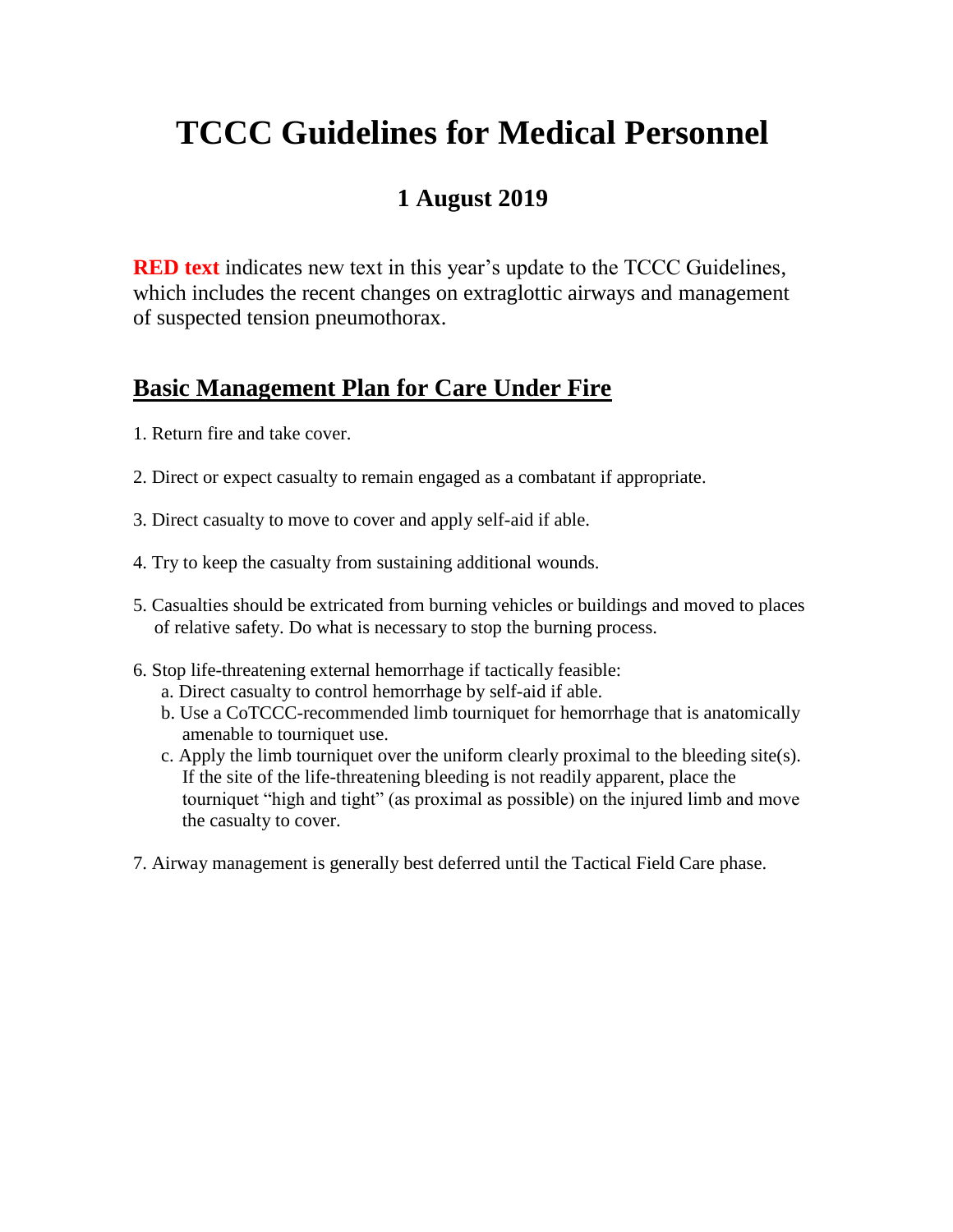# **Basic Management Plan for Tactical Field Care**

- 1. Establish a security perimeter in accordance with unit tactical standard operating procedures and/or battle drills. Maintain tactical situational awareness.
- 2. Triage casualties as required. Casualties with an altered mental status should have weapons and communications equipment taken away immediately.
- 3. Massive Hemorrhage
	- a. Assess for unrecognized hemorrhage and control all sources of bleeding. If not already done, use a CoTCCC-recommended limb tourniquet to control lifethreatening external hemorrhage that is anatomically amenable to tourniquet use or for any traumatic amputation. Apply directly to the skin 2-3 inches above the bleeding site. If bleeding is not controlled with the first tourniquet, apply a second tourniquet side-by-side with the first.
	- b. For compressible (external) hemorrhage not amenable to limb tourniquet use or as an adjunct to tourniquet removal, use Combat Gauze as the CoTCCC hemostatic dressing of choice.
		- Alternative hemostatic adjuncts:
			- ⁃ Celox Gauze or
			- ⁃ ChitoGauze or
			- ⁃ XStat (best for deep, narrow-tract junctional wounds)
			- iTClamp (may be used alone or in conjunction with hemostatic dressing or XStat)
		- Hemostatic dressings should be applied with at least 3 minutes of direct pressure (optional for XStat). Each dressing works differently, so if one fails to control bleeding, it may be removed and a fresh dressing of the same type or a different type applied. (Note: XStat is not to be removed in the field, but additional XStat, other hemostatic adjuncts, or trauma dressings may be applied over it.)
		- If the bleeding site is amenable to use of a junctional tourniquet, immediately apply a CoTCCC-recommended junctional tourniquet. Do not delay in the application of the junctional tourniquet once it is ready for use. Apply hemostatic dressings with direct pressure if a junctional tourniquet is not available or while the junctional tourniquet is being readied for use.
	- c. For external hemorrhage of the head and neck where the wound edges can be easily re-approximated, the iTClamp may be used as a primary option for hemorrhage control. Wounds should be packed with a hemostatic dressing or XStat, if appropriate, prior to iTClamp application.
		- The iTClamp does not require additional direct pressure, either when used alone or in combination with other hemostatic adjuncts.
		- If the iTClamp is applied to the neck, perform frequent airway monitoring and evaluate for an expanding hematoma that may compromise the airway.
			- Consider placing a definitive airway if there is evidence of an expanding hematoma.
		- DO NOT APPLY on or near the eye or eyelid (within 1cm of the orbit).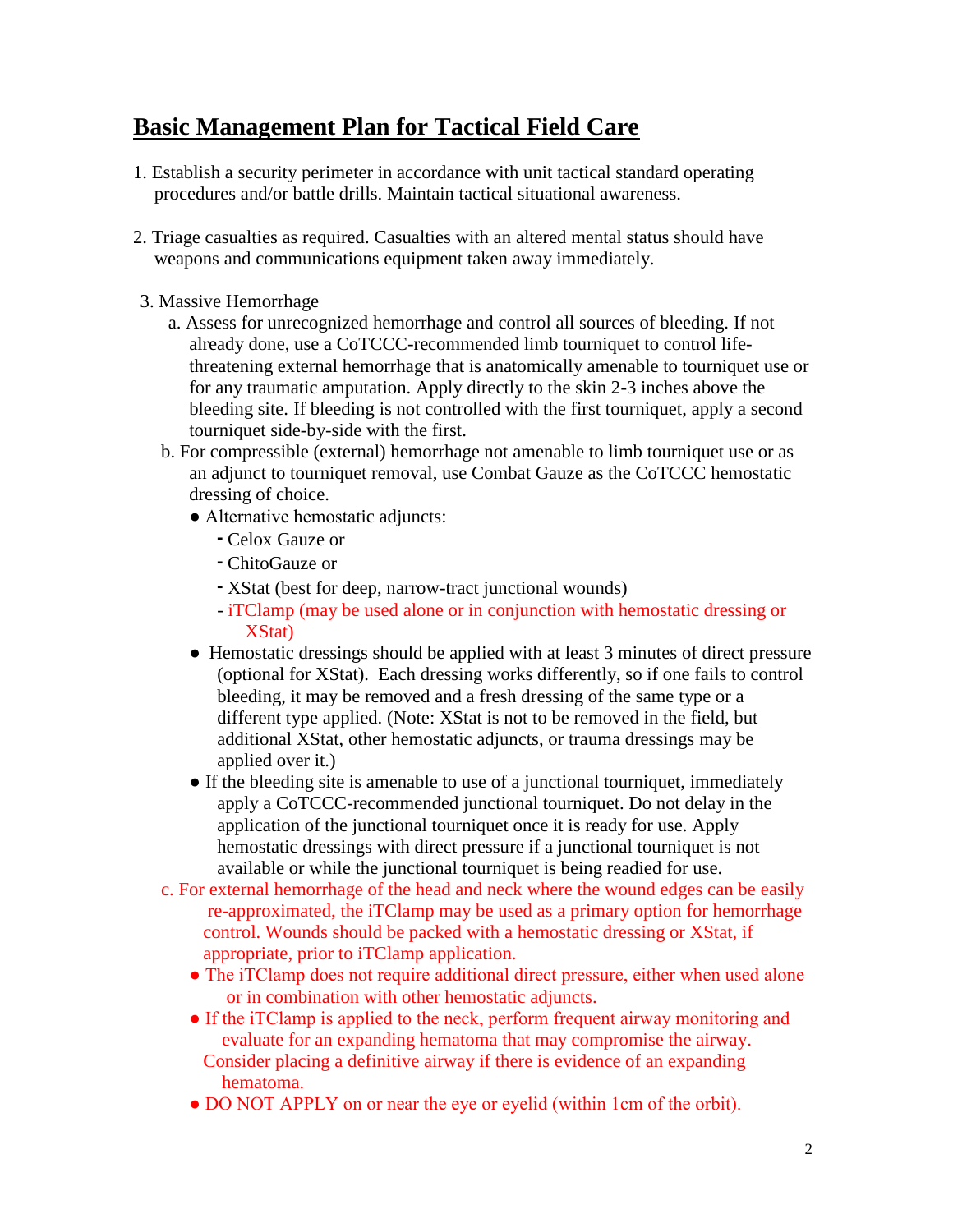- 4. Airway Management
	- a. Conscious casualty with no airway problem identified:
		- No airway intervention required
	- b. Unconscious casualty without airway obstruction:
		- Place casualty in the recovery position
		- Chin lift or jaw thrust maneuver or
		- Nasopharyngeal airway or
		- Extraglottic airway
	- c. Casualty with airway obstruction or impending airway obstruction:
		- Allow a conscious casualty to assume any position that best protects the airway, to include sitting up
		- Use a chin lift or jaw thrust maneuver
		- Use suction if available and appropriate
		- Nasopharyngeal airway or
		- Extraglottic airway (if the casualty is unconscious)
		- Place an unconscious casualty in the recovery position.
	- d. If the previous measures are unsuccessful, perform a surgical cricothyroidotomy using one of the following:
		- Cric-Key technique (preferred option)
		- Bougie-aided open surgical technique using a flanged and cuffed airway cannula of less than 10 mm outer diameter, 6-7 mm internal diameter, and 5-8 cm of intratracheal length
		- Standard open surgical technique using a flanged and cuffed airway cannula of less than 10mm outer diameter, 6-7 mm internal diameter, and 5-8 cm of intratracheal length (least desirable option)
		- Use lidocaine if the casualty is conscious.
	- e. Cervical spine stabilization is not necessary for casualties who have sustained only penetrating trauma.
	- f. Monitor the hemoglobin oxygen saturation in casualties to help assess airway patency.
	- g. Always remember that the casualty's airway status may change over time and requires frequent reassessment.
- \*Airway Notes:
	- The i-gel is the preferred extraglottic airway because its gel-filled cuff makes it simpler to use and avoids the need for cuff inflation and monitoring. If an extraglottic airway with an air-filled cuff is used, the cuff pressure must be monitored to avoid overpressurization, especially during TACEVAC on an aircraft with the accompanying pressure changes.
	- Extraglottic airways will not be tolerated by a casualty who is not deeply unconscious. If an unconscious casualty without direct airway trauma needs an airway intervention, but does not tolerate an extraglottic airway, consider the use of a nasopharyngeal airway.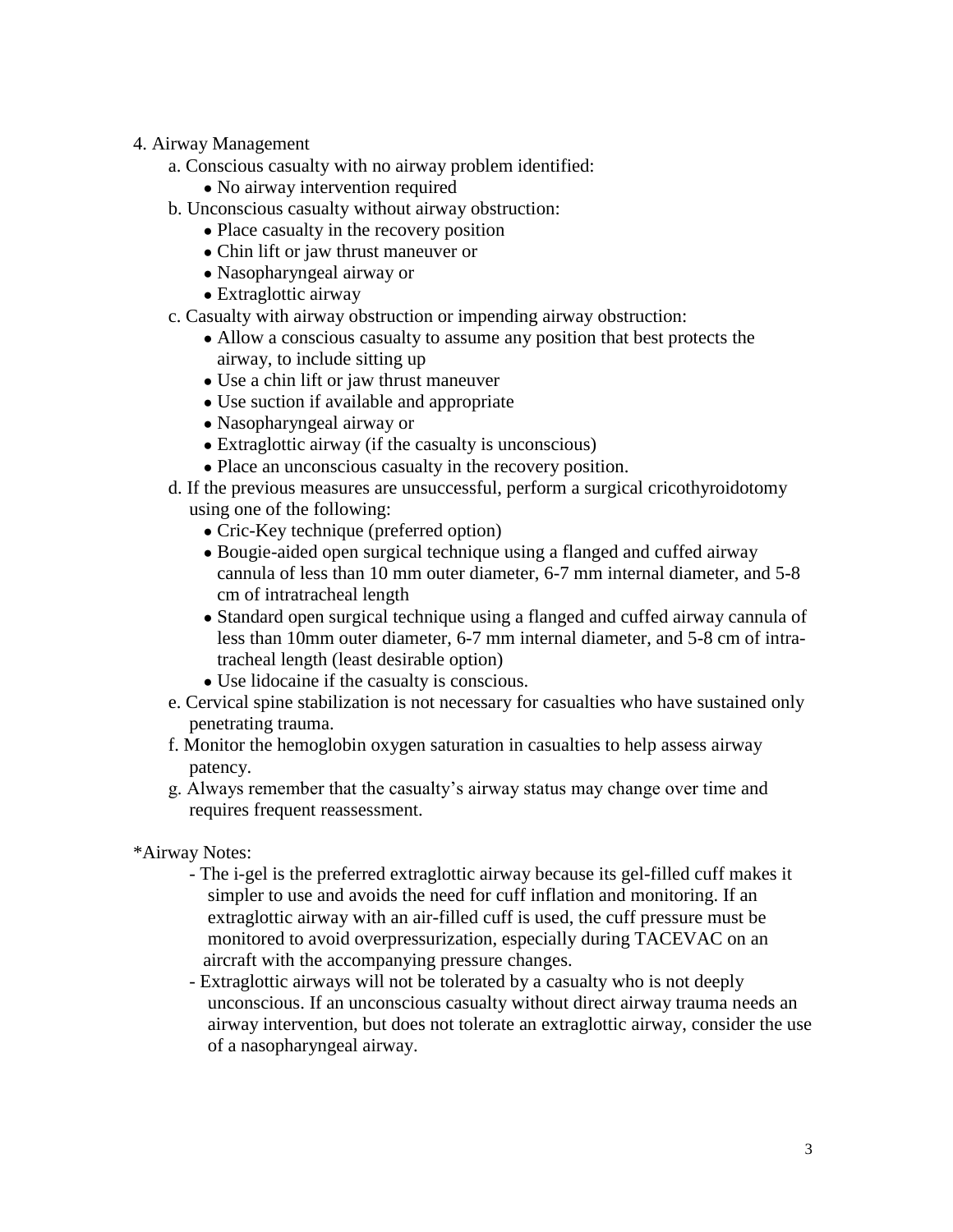- For casualties with trauma to the face and mouth, or facial burns with suspected inhalation injury, nasopharyngeal airways and extraglottic airways may not suffice and a surgical cricothyroidotomy may be required.
- Surgical cricothyroidotomies should not be performed on unconscious casualties who have no direct airway trauma unless use of a nasopharyngeal airway and/or an extraglottic airway have been unsuccessful in opening the airway.
- 5. Respiration/Breathing
	- a. Assess for tension pneumothorax and treat as necessary.
		- 1. Suspect a tension pneumothorax and treat when a casualty has significant torso trauma or primary blast injury and one or more of the following:
			- Severe or progressive respiratory distress
			- Severe or progressive tachypnea
			- Absent or markedly decreased breath sounds on one side of the chest
			- Hemoglobin oxygen saturation < 90% on pulse oximetry
			- **Shock**
			- Traumatic cardiac arrest without obviously fatal wounds

Note:

- \* If not treated promptly, tension pneumothorax may progress from respiratory distress to shock and traumatic cardiac arrest.
- 2. Initial treatment of suspected tension pneumothorax:
	- If the casualty has a chest seal in place, burp or remove the chest seal.
	- Establish pulse oximetry monitoring.
	- Place the casualty in the supine or recovery position unless he or she is conscious and needs to sit up to help keep the airway clear as a result of maxillofacial trauma.
	- Decompress the chest on the side of the injury with a 14-gauge or a 10-gauge, 3.25-inch needle/catheter unit.
	- If a casualty has significant torso trauma or primary blast injury and is in traumatic cardiac arrest (no pulse, no respirations, no response to painful stimuli, no other signs of life), decompress both sides of the chest before discontinuing treatment.

Notes:

- \* Either the  $5<sup>th</sup>$  intercostal space (ICS) in the anterior axillary line  $(AAL)$  or the  $2<sup>nd</sup> ICS$  in the mid-clavicular line (MCL) may be used for needle decompression (NDC.) If the anterior (MCL) site is used, do not insert the needle medial to the nipple line.
- \* The needle/catheter unit should be inserted at an angle perpendicular to the chest wall and just over the top of the lower rib at the insertion site. Insert the needle/catheter unit all the way to the hub and hold it in place for 5-10 seconds to allow decompression to occur.
- \* After the NDC has been performed, remove the needle and leave the catheter in place.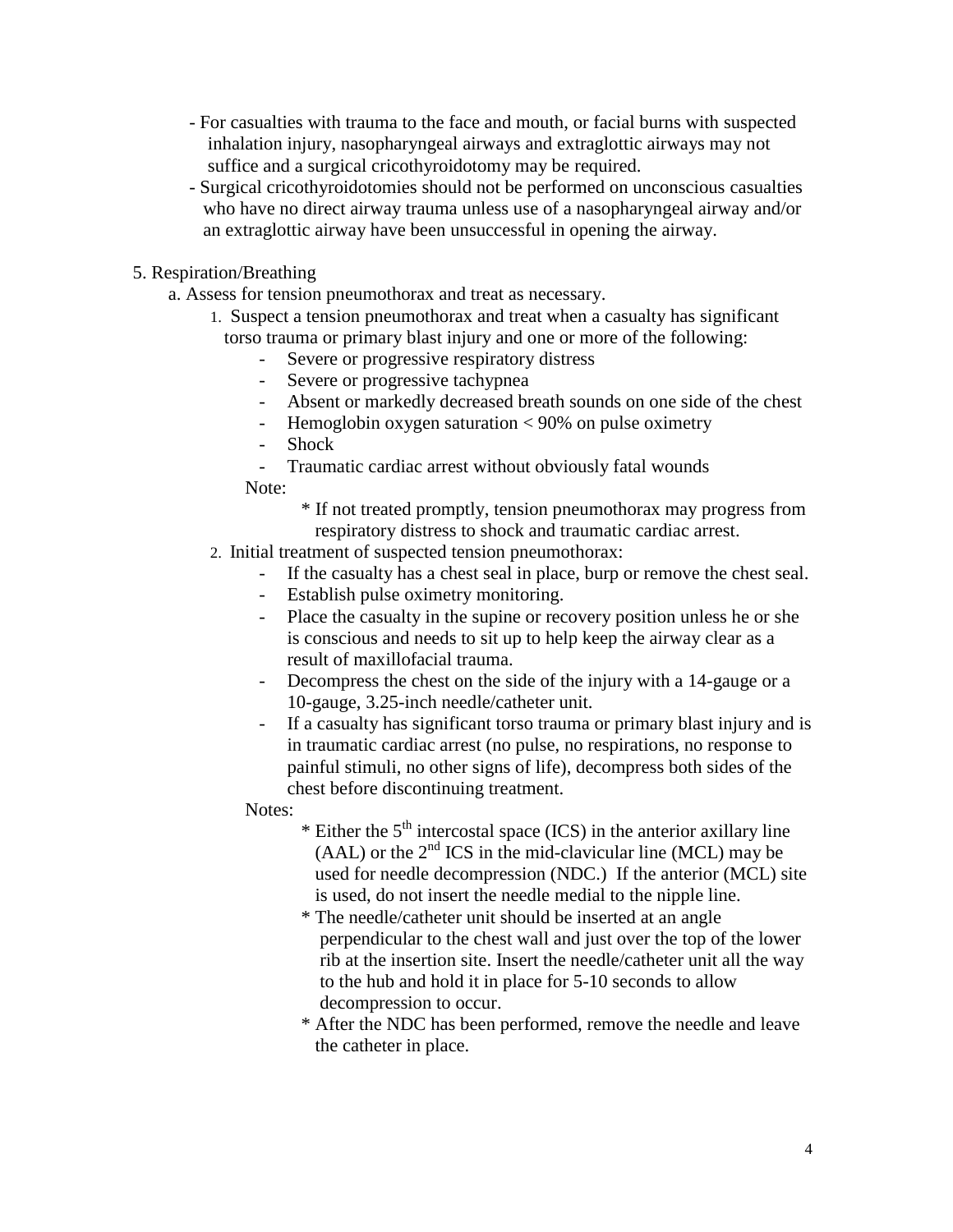- 3. The NDC should be considered successful if:
	- Respiratory distress improves, or
	- There is an obvious hissing sound as air escapes from the chest when NDC is performed (this may be difficult to appreciate in high-noise environments), or
	- Hemoglobin oxygen saturation increases to 90% or greater (note that this may take several minutes and may not happen at altitude), or
	- A casualty with no vital signs has return of consciousness and/or radial pulse.
- 4. If the initial NDC fails to improve the casualty's signs/symptoms from the suspected tension pneumothorax:
	- Perform a second NDC on the same side of the chest at whichever of the two recommended sites was not previously used. Use a new needle/catheter unit for the second attempt.
	- Consider, based on the mechanism of injury and physical findings, whether decompression of the opposite side of the chest may be needed.
- 5. If the initial NDC was successful, but symptoms later recur:
	- Perform another NDC at the same site that was used previously. Use a new needle/catheter unit for the repeat NDC.
	- Continue to re-assess!
- 6. If the second NDC is also not successful:
	- Continue on to the Circulation section of the TCCC Guidelines.
- b. All open and/or sucking chest wounds should be treated by immediately applying a vented chest seal to cover the defect. If a vented chest seal is not available, use a non-vented chest seal. Monitor the casualty for the potential development of a subsequent tension pneumothorax. If the casualty develops increasing hypoxia, respiratory distress, or hypotension and a tension pneumothorax is suspected, treat by burping or removing the dressing or by needle decompression.
- c. Initiate pulse oximetry. All individuals with moderate/severe TBI should be monitored with pulse oximetry. Readings may be misleading in the settings of shock or marked hypothermia.
- d. Casualties with moderate/severe TBI should be given supplemental oxygen when available to maintain an oxygen saturation > 90%.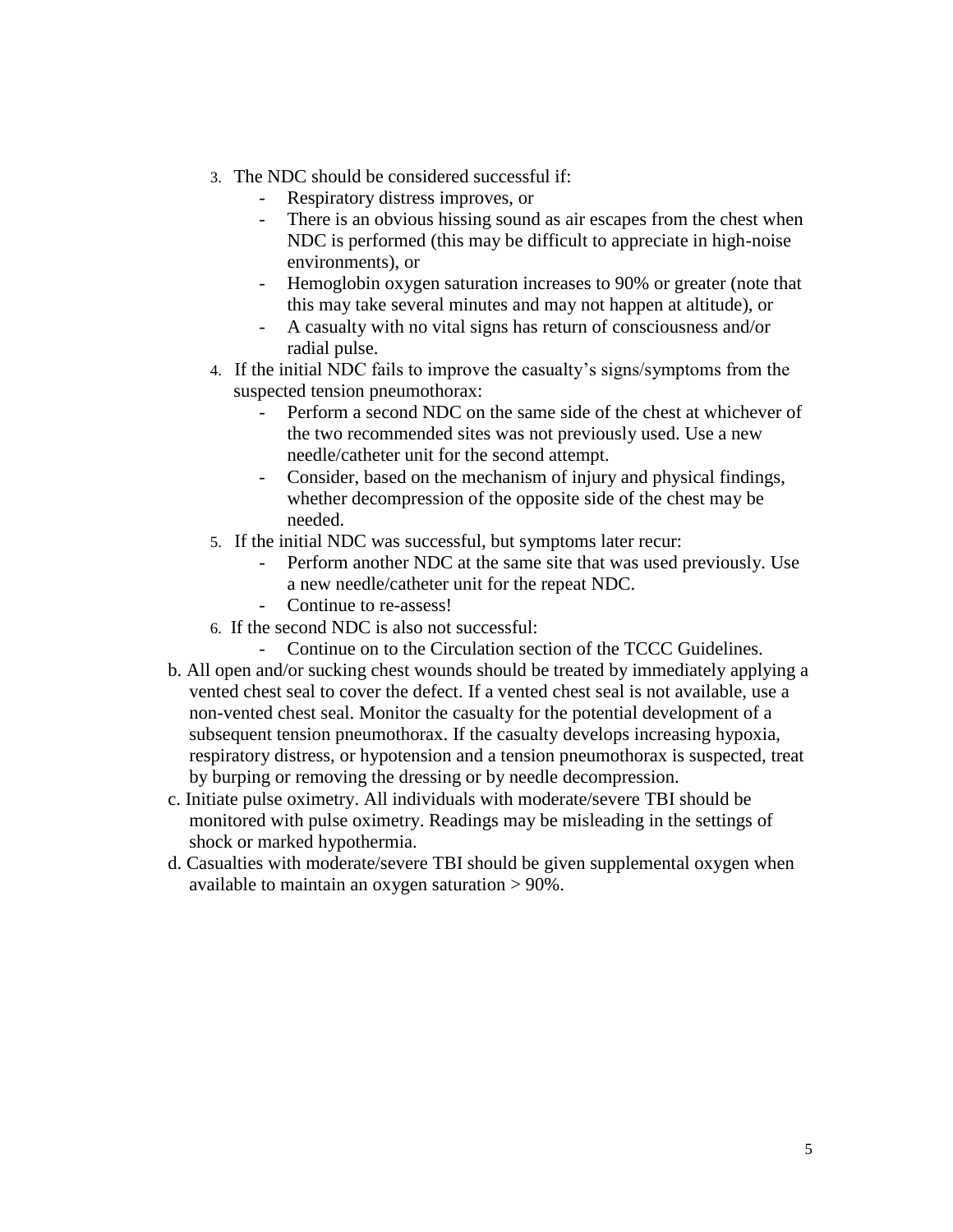### 6. Circulation

- a. Bleeding
	- A pelvic binder should be applied for cases of suspected pelvic fracture:
		- Severe blunt force or blast injury with one or more of the following indications:
			- Pelvic pain
			- Any major lower limb amputation or near amputation
			- Physical exam findings suggestive of a pelvic fracture
			- Unconsciousness
			- Shock
	- Reassess prior tourniquet application. Expose the wound and determine if a tourniquet is needed. If it is needed, replace any limb tourniquet placed over the uniform with one applied directly to the skin 2-3 inches above the bleeding site. Ensure that bleeding is stopped. If there is no traumatic amputation, a distal pulse should be checked. If bleeding persists or a distal pulse is still present, consider additional tightening of the tourniquet or the use of a second tourniquet side-by-side with the first to eliminate both bleeding and the distal pulse. If the reassessment determines that the prior tourniquet was not needed, then remove the tourniquet and note time of removal on the TCCC Casualty Card.
	- Limb tourniquets and junctional tourniquets should be converted to hemostatic or pressure dressings as soon as possible if three criteria are met: the casualty is not in shock; it is possible to monitor the wound closely for bleeding; and the tourniquet is not being used to control bleeding from an amputated extremity. Every effort should be made to convert tourniquets in less than 2 hours if bleeding can be controlled with other means. Do not remove a tourniquet that has been in place more than 6 hours unless close monitoring and lab capability are available.
	- Expose and clearly mark all tourniquets with the time of tourniquet application. Note tourniquets applied and time of application; time of re-application; time of conversion; and time of removal on the TCCC Casualty Card. Use a permanent marker to mark on the tourniquet and the casualty card.

b. IV Access

• Intravenous (IV) or intraosseous (IO) access is indicated if the casualty is in hemorrhagic shock or at significant risk of shock (and may therefore need fluid resuscitation), or if the casualty needs medications, but cannot take them by mouth.

- An 18-gauge IV or saline lock is preferred.

- If vascular access is needed but not quickly obtainable via the IV route, use the IO route.

- c. Tranexamic Acid (TXA)
	- If a casualty is anticipated to need significant blood transfusion (for example: presents with hemorrhagic shock, one or more major amputations, penetrating torso trauma, or evidence of severe bleeding):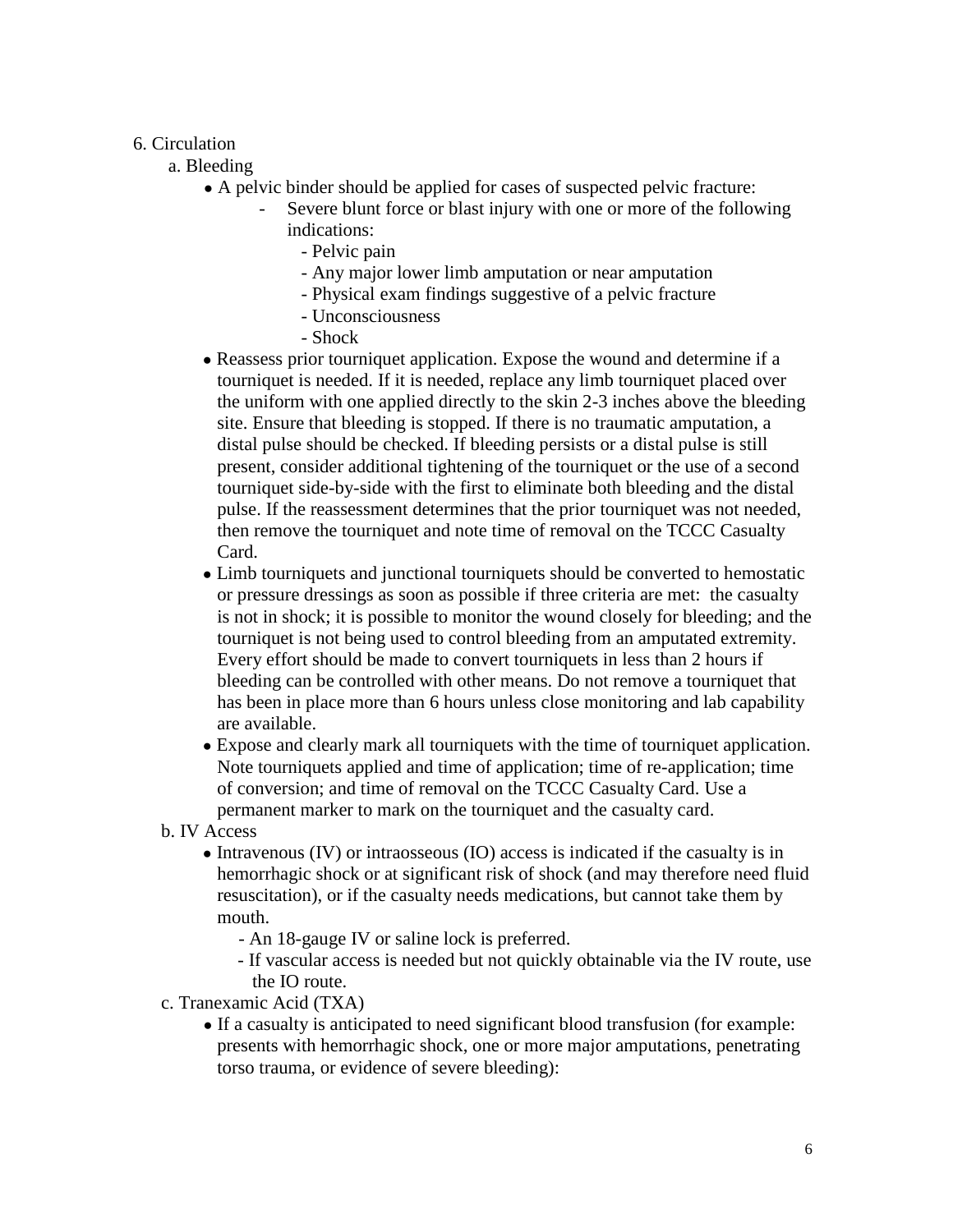- Administer 1 gm of tranexamic acid in 100 ml Normal Saline or Lactated Ringer's as soon as possible but NOT later than 3 hours after injury. When given, TXA should be administered over 10 minutes by IV infusion.
- Begin the second infusion of 1 gm TXA after initial fluid resuscitation has been completed.
- d. Fluid resuscitation
	- Assess for hemorrhagic shock (altered mental status in the absence of brain injury and/or weak or absent radial pulse).
	- The resuscitation fluids of choice for casualties in hemorrhagic shock, listed from most to least preferred, are: whole blood\*; plasma, red blood cells (RBCs) and platelets in a 1:1:1 ratio\*; plasma and RBCs in a 1:1 ratio; plasma or RBCs alone; Hextend; and crystalloid (Lactated Ringer's or Plasma-Lyte A).
		- \* NOTE: Hypothermia prevention measures [Section 7] should be initiated while fluid resuscitation is being accomplished.)
			- If not in shock:
				- No IV fluids are immediately necessary.
				- Fluids by mouth are permissible if the casualty is conscious and can swallow.
			- If in shock and blood products are available under an approved command or theater blood product administration protocol:
				- **-** Resuscitate with whole blood\*, or, if not available
				- **-** Plasma, RBCs and platelets in a 1:1:1 ratio\*, or, if not available
				- **-** Plasma and RBCs in a 1:1 ratio, or, if not available
				- **-** Reconstituted dried plasma, liquid plasma or thawed plasma alone or RBCs alone
				- **-** Reassess the casualty after each unit. Continue resuscitation until a palpable radial pulse, improved mental status or systolic BP of 80- 90 is present.
			- If in shock and blood products are not available under an approved command or theater blood product administration protocol due to tactical or logistical constraints:
				- **-** Resuscitate with Hextend, or if not available
				- **-** Lactated Ringer's or Plasma-Lyte A
				- **-** Reassess the casualty after each 500 ml IV bolus.
				- **-** Continue resuscitation until a palpable radial pulse, improved mental status, or systolic BP of 80-90 mmHg is present.
				- **-** Discontinue fluid administration when one or more of the above end points has been achieved.
	- If a casualty with an altered mental status due to suspected TBI has a weak or absent radial pulse, resuscitate as necessary to restore and maintain a normal radial pulse. If BP monitoring is available, maintain a target systolic BP of at least 90 mmHg.
	- Reassess the casualty frequently to check for recurrence of shock. If shock recurs, re-check all external hemorrhage control measures to ensure that they are still effective and repeat the fluid resuscitation as outlined above.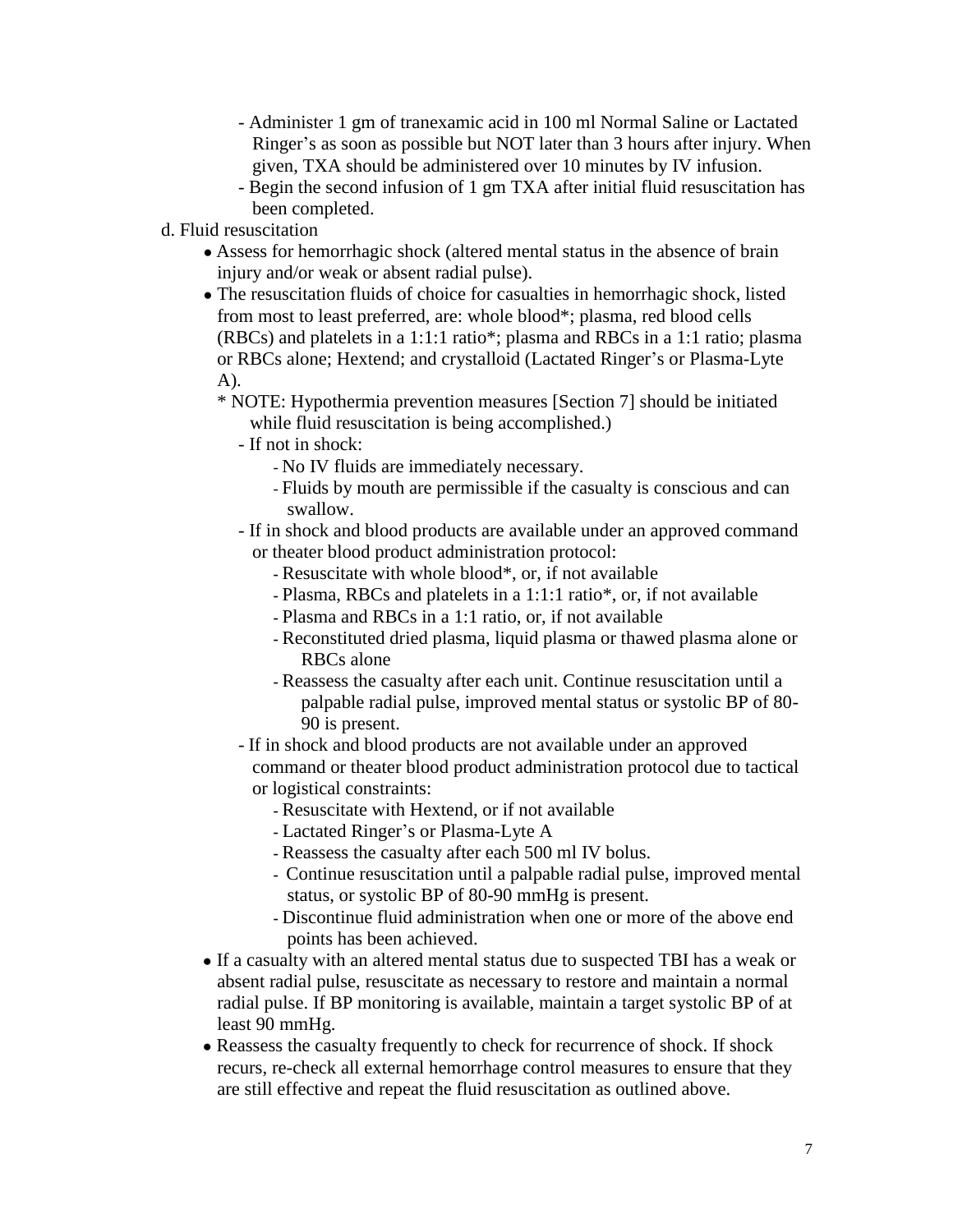### \*Note:

Currently, neither whole blood nor apheresis platelets collected in theater are FDA-compliant because of the way they are collected**.** Consequently, whole blood and 1:1:1 resuscitation using apheresis platelets should be used only if all of the FDA-compliant blood products needed to support 1:1:1 resuscitation are not available, or if 1:1:1 resuscitation is not producing the desired clinical effect.

- e. Refractory Shock
	- If a casualty in shock is not responding to fluid resuscitation, consider untreated tension pneumothorax as a possible cause of refractory shock. Thoracic trauma, persistent respiratory distress, absent breath sounds, and hemoglobin oxygen saturation < 90% support this diagnosis. Treat as indicated with repeated NDC or finger thoracostomy/chest tube insertion at the  $5<sup>th</sup> ICS$  in the AAL, according to the skills, experience, and authorizations of the treating medical provider. Note that if finger thoracostomy is used, it may not remain patent and finger decompression through the incision may have to be repeated. Consider decompressing the opposite side of the chest if indicated based on the mechanism of injury and physical findings.

# 7. Hypothermia Prevention

- a. Minimize casualty's exposure to the elements. Keep protective gear on or with the casualty if feasible.
- b. Replace wet clothing with dry if possible. Get the casualty onto an insulated surface as soon as possible.
- c. Apply the Ready-Heat Blanket from the Hypothermia Prevention and Management Kit (HPMK) to the casualty's torso (not directly on the skin) and cover the casualty with the Heat-Reflective Shell (HRS).
- d. If an HRS is not available, the previously recommended combination of the Blizzard Survival Blanket and the Ready Heat blanket may also be used.
- e. If the items mentioned above are not available, use dry blankets, poncho liners, sleeping bags, or anything that will retain heat and keep the casualty dry.
- f. Warm fluids are preferred if IV fluids are required.
- 8. Penetrating Eye Trauma
	- a. If a penetrating eye injury is noted or suspected:
		- Perform a rapid field test of visual acuity and document findings**.**
		- Cover the eye with a rigid eye shield (NOT a pressure patch.)
		- Ensure that the 400 mg moxifloxacin tablet in the Combat Wound Medication Pack (CWMP) is taken if possible and that IV/IM antibiotics are given as outlined below if oral moxifloxacin cannot be taken.
- 9. Monitoring
	- a. Initiate advanced electronic monitoring if indicated and if monitoring equipment is available.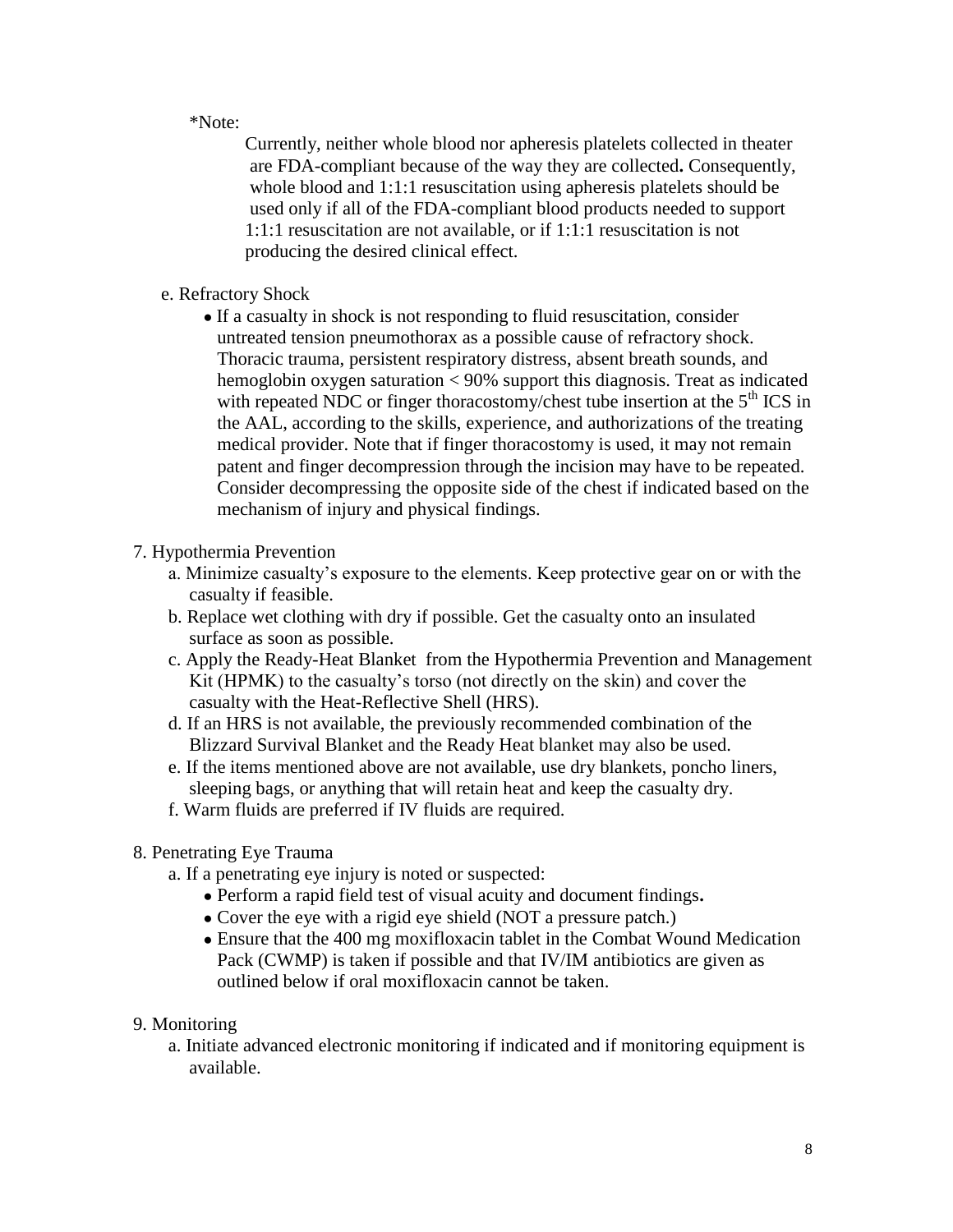### 10. Analgesia

- a. Analgesia on the battlefield should generally be achieved using one of three options:
	- Option 1
		- Mild to Moderate Pain
		- Casualty is still able to fight
			- TCCC Combat Wound Medication Pack (CWMP)
				- \* Tylenol 650 mg bilayer caplet, 2 PO every 8 hours
				- \* Meloxicam 15 mg PO once a day
	- Option 2
		- Moderate to Severe Pain
		- Casualty IS NOT in shock or respiratory distress AND
		- Casualty IS NOT at significant risk of developing either condition
			- Oral transmucosal fentanyl citrate (OTFC) 800 µg
				- \* Place lozenge between the cheek and the gum
				- \* Do not chew the lozenge
	- Option 3
		- Moderate to Severe Pain
		- Casualty IS in hemorrhagic shock or respiratory distress OR
		- Casualty IS at significant risk of developing either condition
			- Ketamine 50 mg IM or IN
				- Or
			- Ketamine 20 mg slow IV or IO
				- \* Repeat doses q30min prn for IM or IN
				- \* Repeat doses q20min prn for IV or IO
				- \* End points: Control of pain or development of nystagmus (rhythmic back-and-forth movement of the eyes)

\*Analgesia notes:

- a. Casualties may need to be disarmed after being given OTFC or ketamine.
- b. Document a mental status exam using the AVPU method prior to administering opioids or ketamine.
- c. For all casualties given opioids or ketamine monitor airway, breathing, and circulation closely
- d. Directions for administering OTFC:
	- Recommend taping lozenge-on-a-stick to casualty's finger as an added safety measure OR utilizing a safety pin and rubber band to attach the lozenge (under tension) to the patient's uniform or plate carrier.
	- Reassess in 15 minutes
	- Add second lozenge, in other cheek, as necessary to control severe pain
	- Monitor for respiratory depression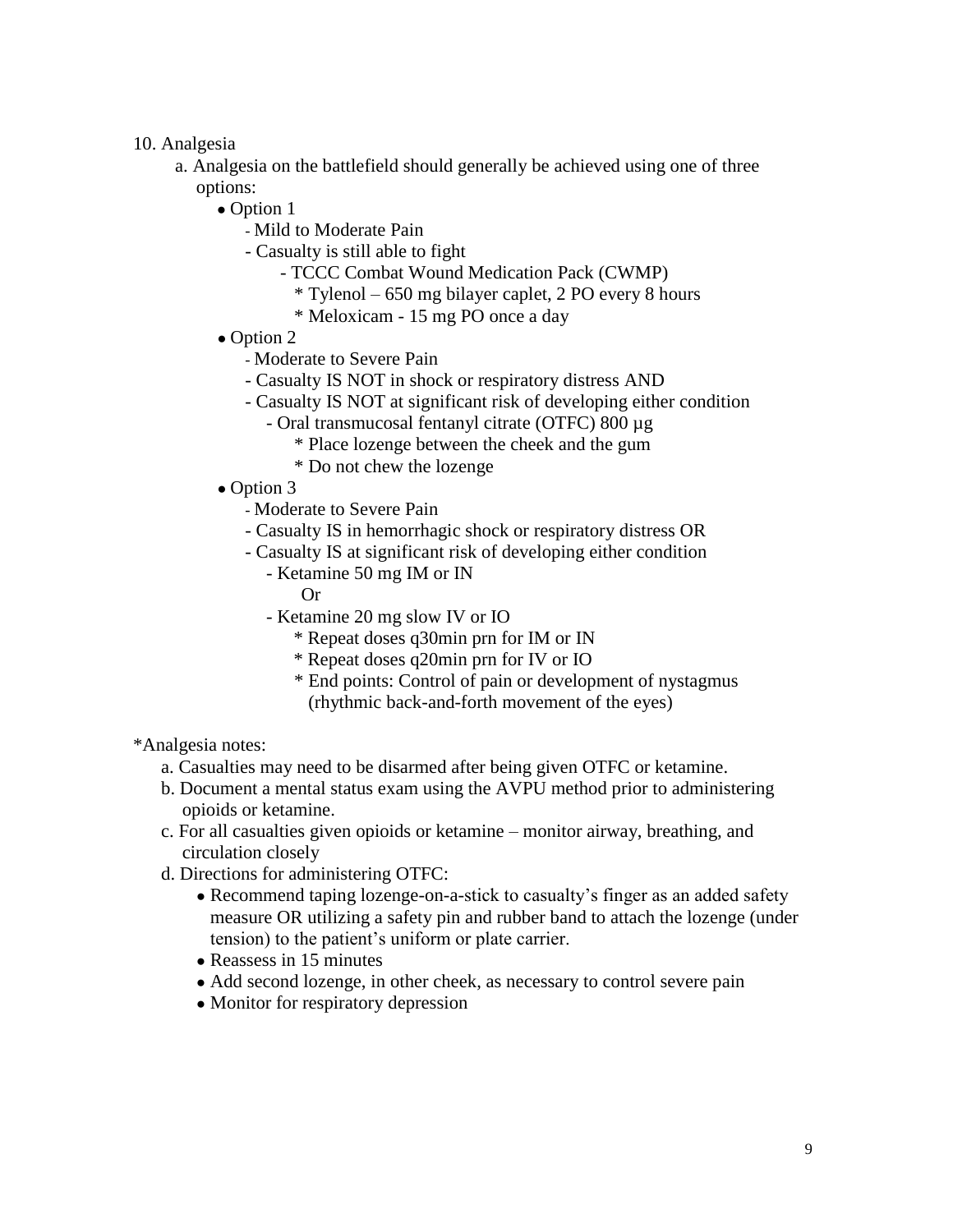- e. IV Morphine is an alternative to OTFC if IV access has been obtained
	- 5 mg IV/IO
	- Reassess in 10 minutes.
	- Repeat dose every 10 minutes as necessary to control severe pain.
	- Monitor for respiratory depression.
- f. Naloxone (0.4 mg IV or IM) should be available when using opioid analgesics.
- g. Both ketamine and OTFC have the potential to worsen severe TBI. The combat medic, corpsman, or PJ must consider this fact in his or her analgesic decision, but if the casualty is able to complain of pain, then the TBI is likely not severe enough to preclude the use of ketamine or OTFC.
- h. Eye injury does not preclude the use of ketamine. The risk of additional damage to the eye from using ketamine is low and maximizing the casualty's chance for survival takes precedence if the casualty is in shock or respiratory distress or at significant risk for either.
- i. Ketamine may be a useful adjunct to reduce the amount of opioids required to provide effective pain relief. It is safe to give ketamine to a casualty who has previously received morphine or OTFC. IV Ketamine should be given over 1 minute.
- j. If respirations are noted to be reduced after using opioids or ketamine, provide ventilatory support with a bag-valve-mask or mouth-to-mask ventilations.
- k. Ondansetron, 4 mg Orally Dissolving Tablet (ODT)/IV/IO/IM, every 8 hours as needed for nausea or vomiting. Each 8-hour dose can be repeated once at 15 minutes if nausea and vomiting are not improved. Do not give more than 8 mg in any 8-hour interval. Oral ondansetron is NOT an acceptable alternative to the ODT formulation.
- l. Reassess reassess reassess!
- 11. Antibiotics: recommended for all open combat wounds
	- a. If able to take PO meds:
		- Moxifloxacin (from the CWMP), 400 mg PO once a day
	- b. If unable to take PO meds (shock, unconsciousness):
		- Ertapenem, 1 gm IV/IM once a day
- 12. Inspect and dress known wounds.
- 13. Check for additional wounds.
- 14. Burns
	- a. Facial burns, especially those that occur in closed spaces, may be associated with inhalation injury. Aggressively monitor airway status and oxygen saturation in such patients and consider early surgical airway for respiratory distress or oxygen desaturation.
	- b. Estimate total body surface area (TBSA) burned to the nearest 10% using the Rule of Nines.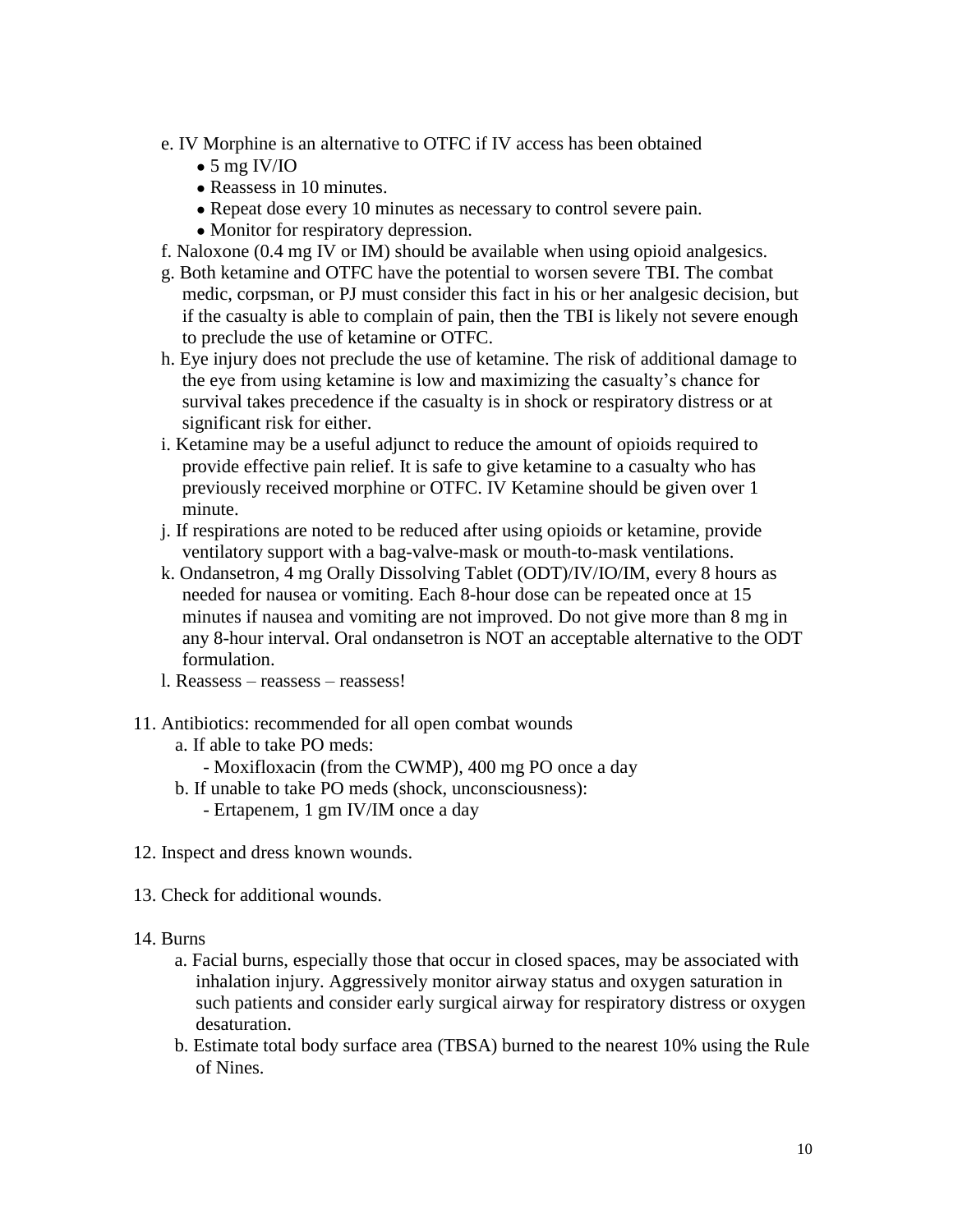- c. Cover the burn area with dry, sterile dressings. For extensive burns  $(>20\%)$ , consider placing the casualty in the Heat-Reflective Shell or Blizzard Survival Blanket from the Hypothermia Prevention Kit in order to both cover the burned areas and prevent hypothermia.
- d. Fluid resuscitation (USAISR Rule of Ten)
	- If burns are greater than 20% of TBSA, fluid resuscitation should be initiated as soon as IV/IO access is established. Resuscitation should be initiated with Lactated Ringer's, normal saline, or Hextend. If Hextend is used, no more than 1000 ml should be given, followed by Lactated Ringer's or normal saline as needed.
	- Initial IV/IO fluid rate is calculated as %TBSA x 10 ml/hr for adults weighing 40- 80 kg.
	- For every 10 kg ABOVE 80 kg, increase initial rate by 100 ml/hr.
	- If hemorrhagic shock is also present, resuscitation for hemorrhagic shock takes precedence over resuscitation for burn shock. Administer IV/IO fluids per the TCCC Guidelines in Section (6).
- e. Analgesia in accordance with the TCCC Guidelines in Section (10) may be administered to treat burn pain.
- f. Prehospital antibiotic therapy is not indicated solely for burns, but antibiotics should be given per the TCCC guidelines in Section (11) if indicated to prevent infection in penetrating wounds.
- g. All TCCC interventions can be performed on or through burned skin in a burn casualty.
- h. Burn patients are particularly susceptible to hypothermia. Extra emphasis should be placed on barrier heat loss prevention methods.
- 15. Splint fractures and re-check pulses.
- 16. Communication
	- a. Communicate with the casualty if possible. Encourage, reassure and explain care.
	- b. Communicate with tactical leadership as soon as possible and throughout casualty treatment as needed. Provide leadership with casualty status and evacuation requirements to assist with coordination of evacuation assets.
	- c. Communicate with the evacuation system (the Patient Evacuation Coordination Cell) to arrange for TACEVAC. Communicate with medical providers on the evacuation asset if possible and relay mechanism of injury, injuries sustained, signs/symptoms, and treatments rendered. Provide additional information as appropriate.
- 17. Cardiopulmonary resuscitation (CPR)
	- a. Resuscitation on the battlefield for victims of blast or penetrating trauma who have no pulse, no ventilations, and no other signs of life will not be successful and should not be attempted. However, casualties with torso trauma or polytrauma who have no pulse or respirations during TFC should have bilateral needle decompression performed to ensure they do not have a tension pneumothorax prior to discontinuation of care. The procedure is the same as described in section (5a) above.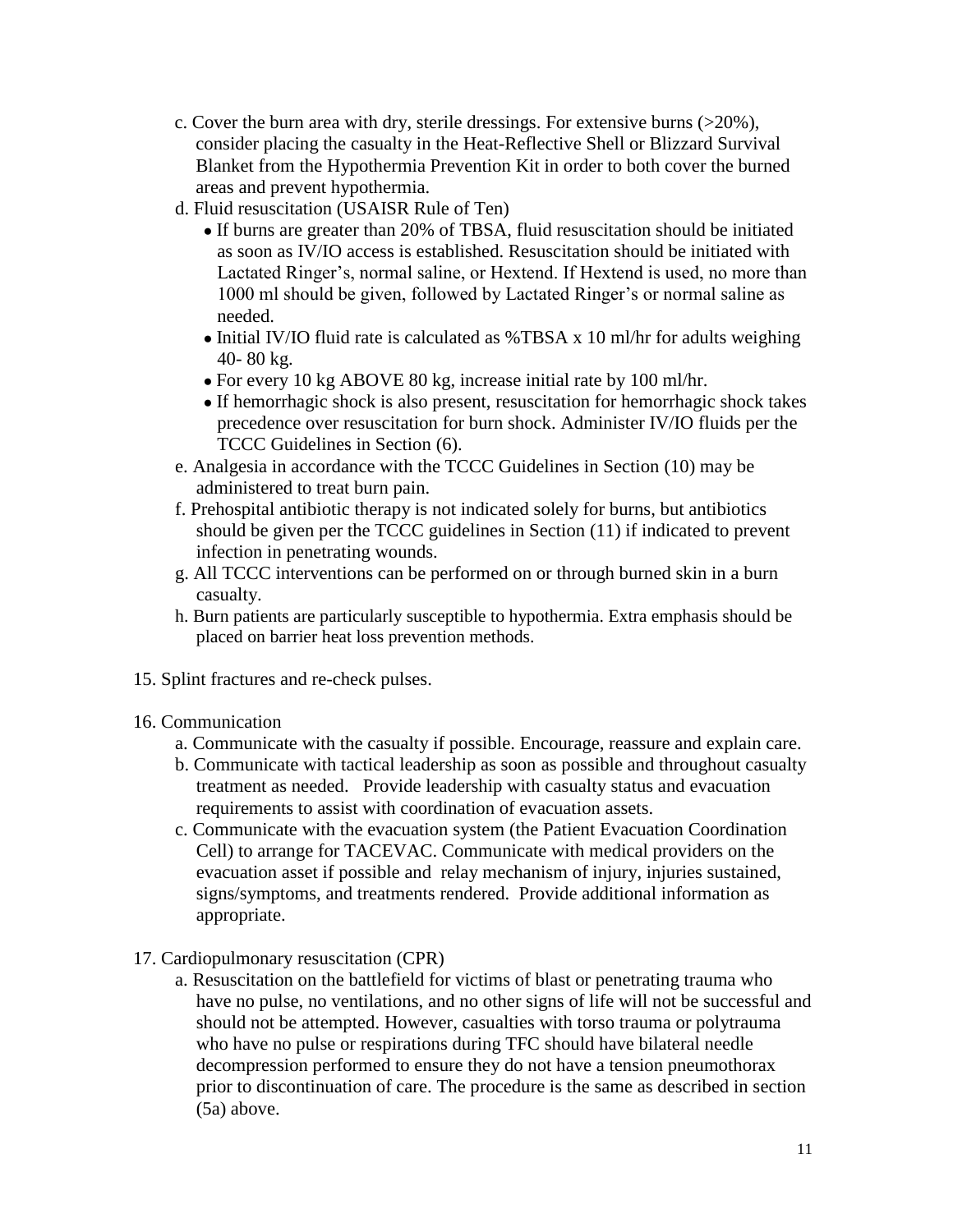#### 18. Documentation of Care

a. Document clinical assessments, treatments rendered, and changes in the casualty's status on a TCCC Card (DD Form 1380). Forward this information with the casualty to the next level of care.

### 19. Prepare for Evacuation.

- a. Complete and secure the TCCC Card (DD 1380) to the casualty.
- b. Secure all loose ends of bandages and wraps.
- c. Secure hypothermia prevention wraps/blankets/straps.
- d. Secure litter straps as required. Consider additional padding for long evacuations.
- e. Provide instructions to ambulatory patients as needed.
- f. Stage casualties for evacuation in accordance with unit standard operating procedures.
- g. Maintain security at the evacuation point in accordance with unit standard operating procedures.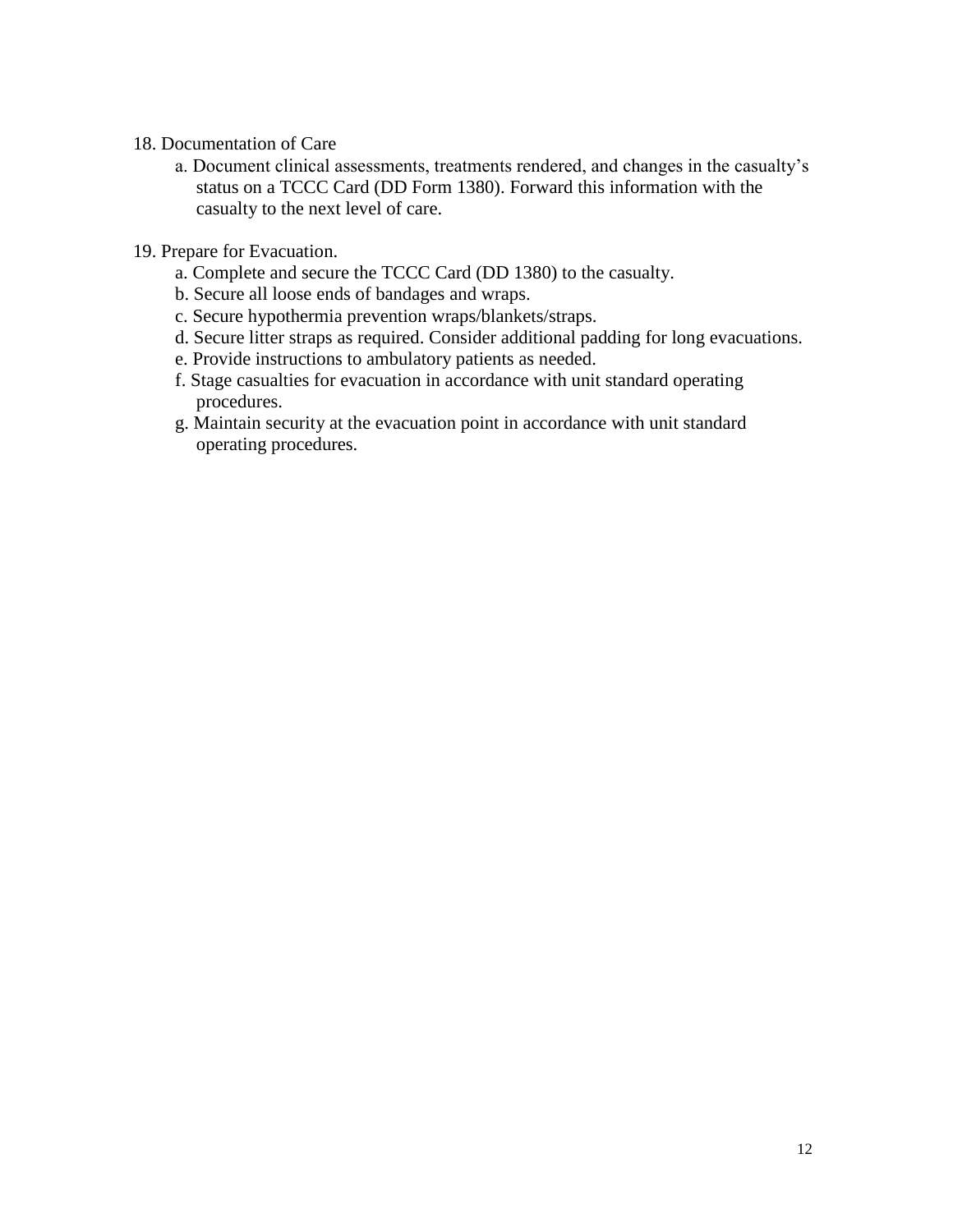# **Basic Management Plan for Tactical Evacuation Care**

\* The term "Tactical Evacuation" includes both Casualty Evacuation (CASEVAC) and Medical Evacuation (MEDEVAC) as defined in Joint Publication 4-02.

# 1. Transition of Care

- a. Tactical force personnel should establish evacuation point security and stage casualties for evacuation.
- b. Tactical force personnel or the medic should communicate patient information and status to TACEVAC personnel as clearly as possible. The minimum information communicated should include stable or unstable, injuries identified, and treatments rendered.
- c. TACEVAC personnel should stage casualties on evacuation platforms as required.
- d. Secure casualties in the evacuation platform in accordance with unit policies, platform configurations and safety requirements.
- e. TACEVAC medical personnel should re-assess casualties and re-evaluate all injuries and previous interventions.
- 2. Massive Hemorrhage
	- a. Assess for unrecognized hemorrhage and control all sources of bleeding. If not already done, use a CoTCCC-recommended limb tourniquet to control lifethreatening external hemorrhage that is anatomically amenable to tourniquet use or for any traumatic amputation. Apply directly to the skin 2-3 inches above the bleeding site. If bleeding is not controlled with the first tourniquet, apply a second tourniquet side-by-side with the first.
	- b. For compressible (external) hemorrhage not amenable to limb tourniquet use or as an adjunct to tourniquet removal, use Combat Gauze as the CoTCCC hemostatic dressing of choice.
		- Alternative hemostatic adjuncts:
			- ⁃ Celox Gauze or
			- ⁃ ChitoGauze or
			- ⁃ XStat (best for deep, narrow-tract junctional wounds), or
			- iTClamp (may be used alone or in conjunction with a hemostatic dressing or XStat)
		- Hemostatic dressings should be applied with at least 3 minutes of direct pressure (optional for XStat). Each dressing works differently, so if one fails to control bleeding, it may be removed and a fresh dressing of the same type or a different type applied. (Note: XStat is not to be removed in the field, but additional XStat, other hemostatic adjuncts, or trauma dressings may be applied over it.)
		- If the bleeding site is amenable to use of a junctional tourniquet, immediately apply a CoTCCC-recommended junctional tourniquet. Do not delay in the application of the junctional tourniquet once it is ready for use. Apply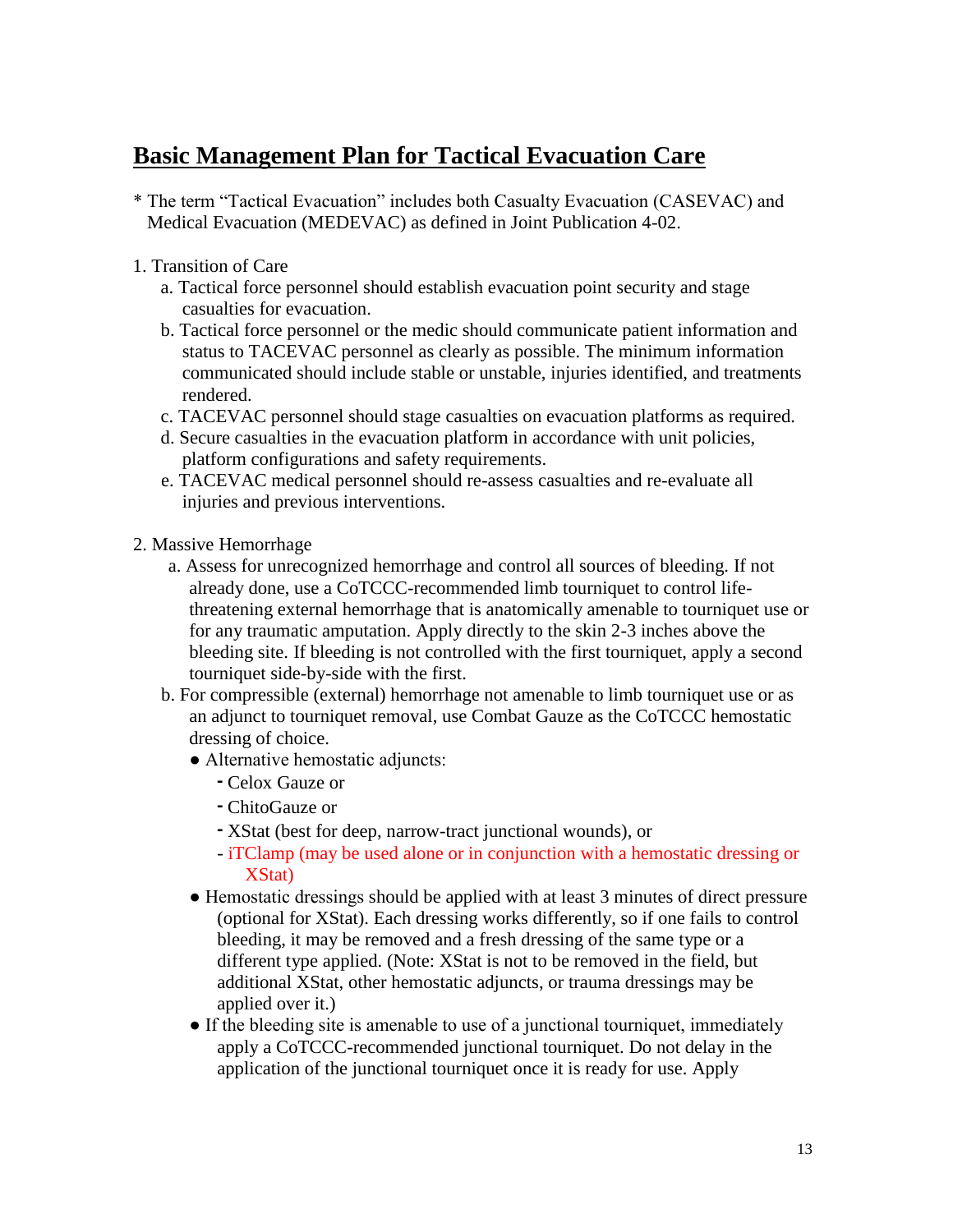hemostatic dressings with direct pressure if a junctional tourniquet is not available or while the junctional tourniquet is being readied for use.

- c. For external hemorrhage of the head and neck where the wound edges can be easily re-approximated, the iTClamp may be used as a primary option for hemorrhage control. Wounds should be packed with a hemostatic dressing or XStat, if appropriate, prior to iTClamp application.
	- The iTClamp does not require additional direct pressure, either when used alone or in combination with other hemostatic adjuncts.
	- If the iTClamp is applied to the neck, perform frequent airway monitoring and evaluate for an expanding hematoma that may compromise the airway. Consider placing a definitive airway if there is evidence of an expanding hematoma.
	- DO NOT APPLY on or near the eye or eyelid (within 1cm of the orbit).
- 3. Airway Management
	- a. Conscious casualty with no airway problem identified:
		- No airway intervention required
	- b**.** Unconscious casualty without airway obstruction:
		- Place casualty in the recovery position
		- Chin lift or jaw thrust maneuver **or**
		- Nasopharyngeal airway or
		- Extraglottic airway
	- **c.** Casualty with airway obstruction or impending airway obstruction:
		- Allow a conscious casualty to assume any position that best protects the airway, to include sitting up.
		- Use a chin lift or jaw thrust maneuver
		- Use suction if available and appropriate
		- Nasopharyngeal airway or
		- Extraglottic airway (if the casualty is unconscious)
		- Place an unconscious casualty in the recovery position
	- d. If the previous measures are unsuccessful, assess the tactical and clinical situations, the equipment at hand, and the skills and experience of the person providing care, and then select one of the following airway interventions:
		- Endotracheal intubation or
		- Perform a surgical cricothyroidotomy using one of the following:
			- Cric-Key technique (Preferred option)
			- Bougie-aided open surgical technique using a flanged and cuffed airway cannula of less than 10 mm outer diameter, 6-7 mm internal diameter, and 5-8 cm of intra-tracheal length
			- Standard open surgical technique using a flanged and cuffed airway cannula of less than 10 mm outer diameter, 6-7 mm internal diameter and 5-8 cm of intra-tracheal length (Least desirable option)
			- Use lidocaine if the casualty is conscious.
	- e. Cervical spine stabilization is not necessary for casualties who have sustained only penetrating trauma.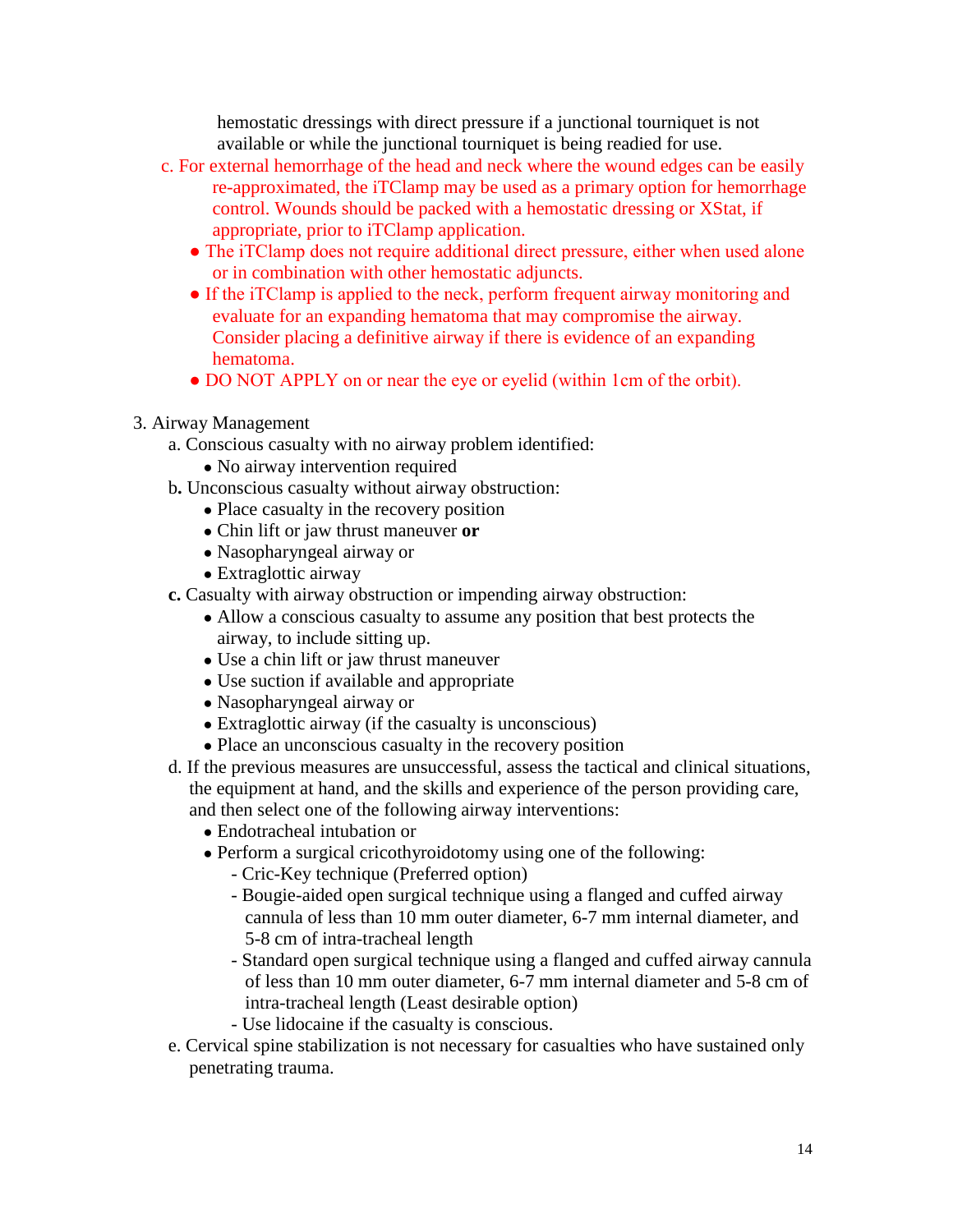- f. Monitor the hemoglobin oxygen saturation in casualties to help assess airway patency. Use capnography monitoring in this phase of care if available.
- g. Always remember that the casualty's airway status may change over time and requires frequent reassessment.

# \*Airway Notes:

- The i-gel is the preferred extraglottic airway because its gel-filled cuff makes it simpler to use and avoids the need for cuff inflation and monitoring. If an extraglottic airway with an air-filled cuff is used, the cuff pressure must be monitored to avoid overpressurization, especially during TACEVAC on an aircraft with the accompanying pressure changes.
- Extraglottic airways will not be tolerated by a casualty who is not deeply unconscious. If an unconscious casualty without direct airway trauma needs an airway intervention, but does not tolerate an extraglottic airway, consider the use of a nasopharyngeal airway.
- For casualties with trauma to the face and mouth, or facial burns with suspected inhalation injury, nasopharyngeal airways and extraglottic airways may not suffice and a surgical cricothyroidotomy may be required.
- Surgical cricothyroidotomies should not be performed on unconscious casualties who have no direct airway trauma unless use of a nasopharyngeal airway and/or an extraglottic airway have been unsuccessful in opening the airway.

### 4. Respiration/Breathing

- a. Assess for tension pneumothorax and treat as necessary.
	- 1. Suspect a tension pneumothorax and treat when a casualty has significant torso trauma or primary blast injury and one or more of the following:
		- Severe or progressive respiratory distress
		- Severe or progressive tachypnea
		- Absent or markedly decreased breath sounds on one side of the chest
		- Hemoglobin oxygen saturation < 90% on pulse oximetry
		- Shock
		- Traumatic cardiac arrest without obviously fatal wounds

\* Note:

If not treated promptly, tension pneumothorax may progress from respiratory distress to shock and traumatic cardiac arrest.

- 2. Initial treatment of suspected tension pneumothorax:
	- If the casualty has a chest seal in place, burp or remove the chest seal.
	- Establish pulse oximetry monitoring.
	- Place the casualty in the supine or recovery position unless he or she is conscious and needs to sit up to help keep the airway clear as a result of maxillofacial trauma.
	- Decompress the chest on the side of the injury with a 14-gauge or a 10 gauge, 3.25-inch needle/catheter unit.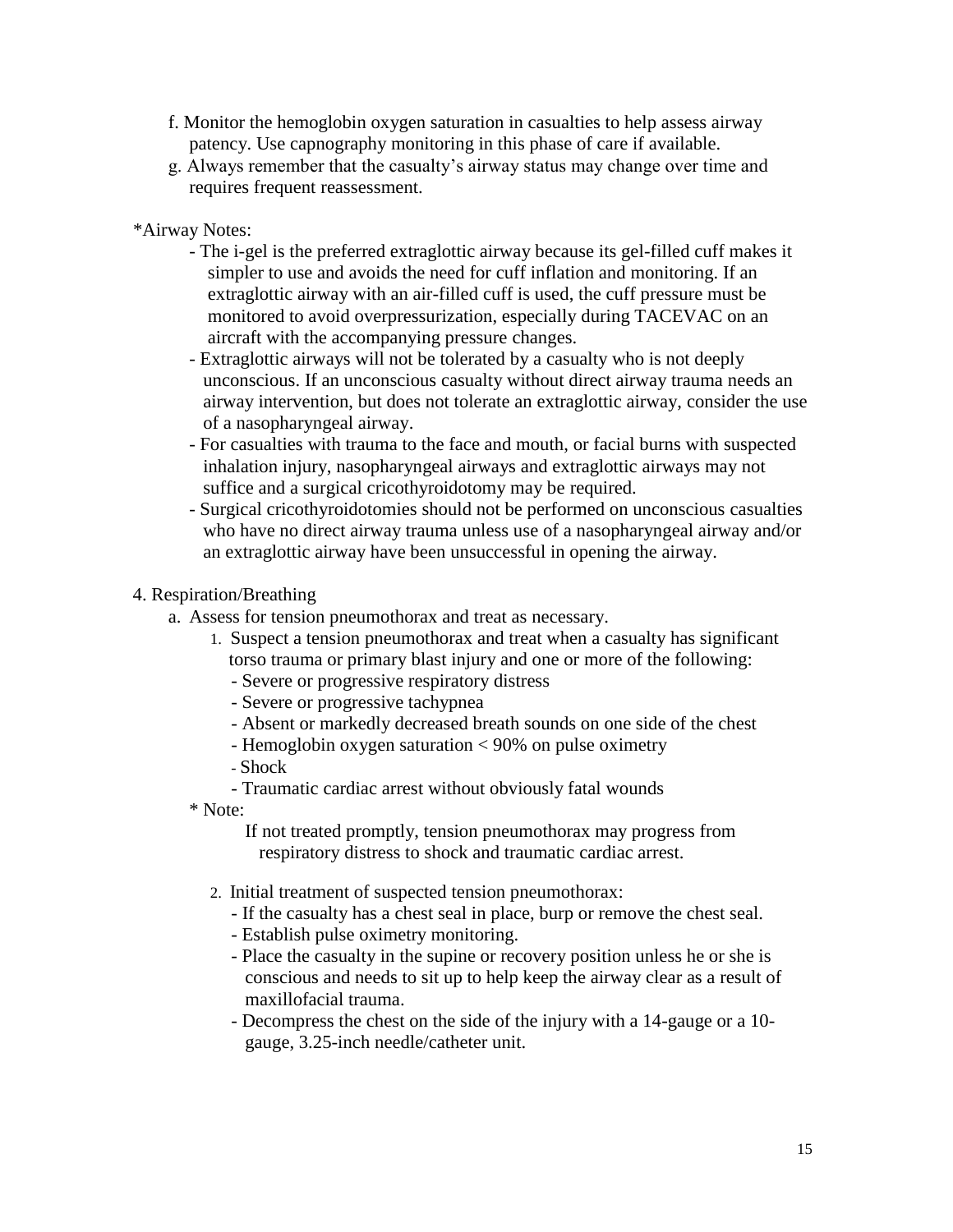- If a casualty has significant torso trauma or primary blast injury and is in traumatic cardiac arrest (no pulse, no respirations, no response to painful stimuli, no other signs of life), decompress both sides of the chest before discontinuing treatment.
- \* Notes:
	- Either the  $5<sup>th</sup>$  intercostal space (ICS) in the anterior axillary line (AAL) or the  $2<sup>nd</sup> ICS$  in the mid-clavicular line (MCL) may be used for needle decompression (NDC.) If the anterior (MCL) site is used, do not insert the needle medial to the nipple line.
	- The needle/catheter unit should be inserted at an angle perpendicular to the chest wall and just over the top of the lower rib at the insertion site. Insert the needle/catheter unit all the way to the hub and hold it in place for 5-10 seconds to allow decompression to occur.
	- After the NDC has been performed, remove the needle and leave the catheter in place.
	- 3. The NDC should be considered successful if:
		- Respiratory distress improves, or
		- There is an obvious hissing sound as air escapes from the chest when NDC is performed (this may be difficult to appreciate in high-noise environments), or
		- Hemoglobin oxygen saturation increases to 90% or greater (note that this may take several minutes and may not happen at altitude), or
		- A casualty with no vital signs has return of consciousness and/or ` radial pulse.
	- 4. If the initial NDC fails to improve the casualty's signs/symptoms from the suspected tension pneumothorax:
		- Perform a second NDC on the same side of the chest at whichever of the two recommended sites was not previously used. Use a new needle/catheter unit for the second attempt.
		- Consider, based on the mechanism of injury and physical findings, whether decompression of the opposite side of the chest may be needed.
	- 5. If the initial NDC was successful, but symptoms later recur:
		- Perform another NDC at the same site that was used previously. Use a new needle/catheter unit for the repeat NDC.
		- Continue to re-assess!
	- 6. If the second NDC is also not successful:
		- Continue on to the Circulation section of the TCCC Guidelines.
- b. Initiate pulse oximetry if not previously done. All individuals with moderate/severe TBI should be monitored with pulse oximetry. Readings may be misleading in the settings of shock or marked hypothermia.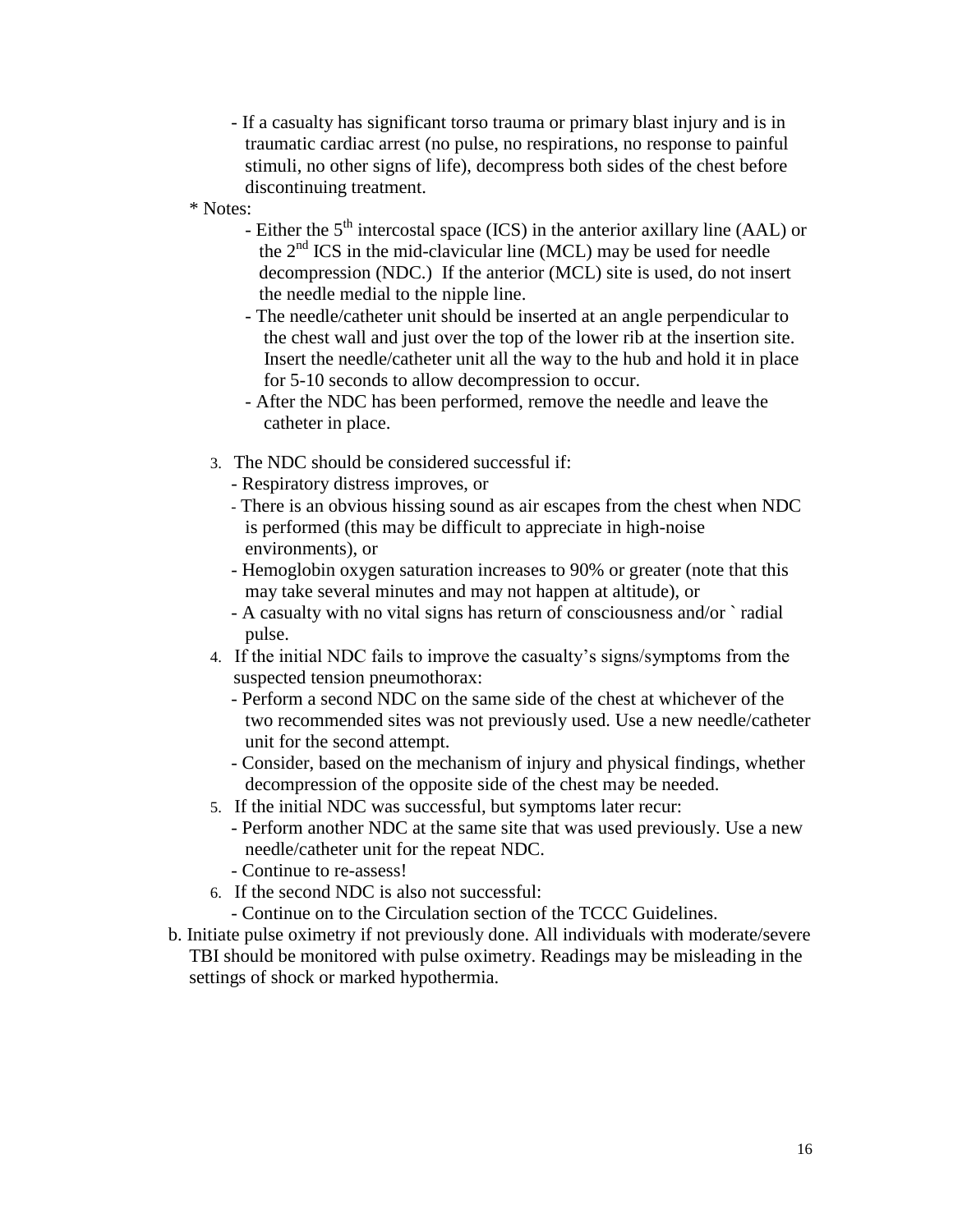- c. Most combat casualties do not require supplemental oxygen, but administration of oxygen may be of benefit for the following types of casualties:
	- Low oxygen saturation by pulse oximetry
	- Injuries associated with impaired oxygenation
	- Unconscious casualty
	- Casualty with TBI (maintain oxygen saturation  $> 90\%$ )
	- Casualty in shock
	- Casualty at altitude
	- Known or suspected smoke inhalation
- d. All open and/or sucking chest wounds should be treated by immediately applying a vented chest seal to cover the defect. If a vented chest seal is not available, use a non-vented chest seal. Monitor the casualty for the potential development of a subsequent tension pneumothorax. If the casualty develops increasing hypoxia, respiratory distress, or hypotension and a tension pneumothorax is suspected, treat by burping or removing the dressing or by needle decompression.

### 5. Circulation

- a. Bleeding
	- A pelvic binder should be applied for cases of suspected pelvic fracture: - Severe blunt force or blast injury with one or more of the following indications:
		- Pelvic pain
		- Any major lower limb amputation or near amputation
		- Physical exam findings suggestive of a pelvic fracture
		- Unconsciousness
		- Shock
	- Reassess prior tourniquet application. Expose the wound and determine if a tourniquet is needed. If it is needed, replace any limb tourniquet placed over the uniform with one applied directly to the skin 2-3 inches above the bleeding site. Ensure that bleeding is stopped. If there is no traumatic amputation, a distal pulse should be checked. If bleeding persists or a distal pulse is still present, consider additional tightening of the tourniquet or the use of a second tourniquet side-by-side with the first to eliminate both bleeding and the distal pulse. If the reassessment determines that the prior tourniquet was not needed, then remove the tourniquet and note time of removal on the TCCC Casualty Card.
	- Limb tourniquets and junctional tourniquets should be converted to hemostatic or pressure dressings as soon as possible if three criteria are met: the casualty is not in shock; it is possible to monitor the wound closely for bleeding; and the tourniquet is not being used to control bleeding from an amputated extremity. Every effort should be made to convert tourniquets in less than 2 hours if bleeding can be controlled with other means. Do not remove a tourniquet that has been in place more than 6 hours unless close monitoring and lab capability are available.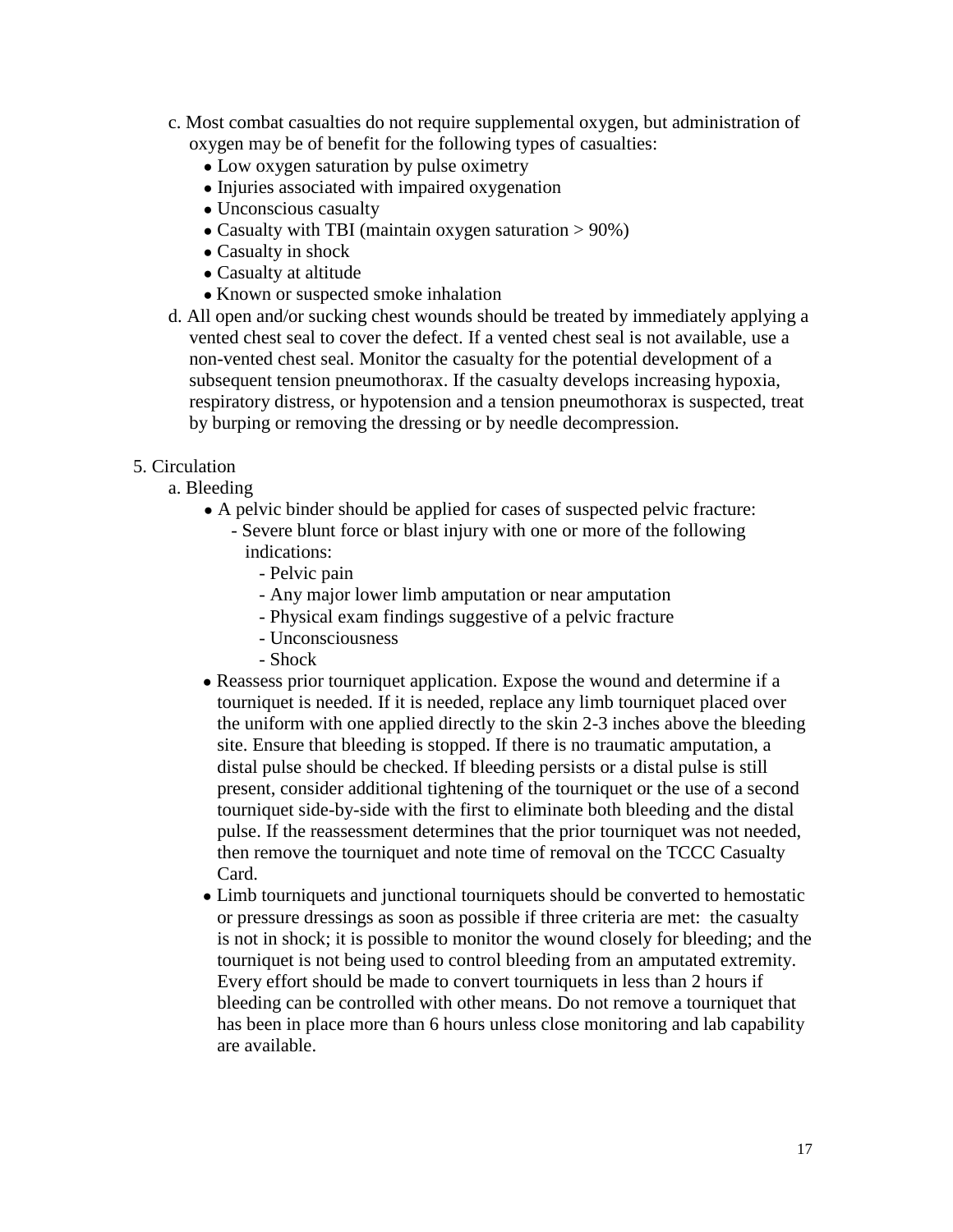- Expose and clearly mark all tourniquets with the time of tourniquet application. Note tourniquets applied and time of application; time of re-application; time of conversion; and time of removal on the TCCC Casualty Card. Use a permanent marker to mark on the tourniquet and the casualty card.
- b. IV Access
	- Reassess need for IV access.
	- IV or IO access is indicated if the casualty is in hemorrhagic shock or at significant risk of shock (and may therefore need fluid resuscitation), or if the casualty needs medications, but cannot take them by mouth.
		- An 18-gauge IV or saline lock is preferred.
		- If vascular access is needed but not quickly obtainable via the IV route, use the IO route.
- c. Tranexamic Acid (TXA)
	- If a casualty is anticipated to need significant blood transfusion (for example: presents with hemorrhagic shock, one or more major amputations, penetrating torso trauma, or evidence of severe bleeding):
		- Administer 1 gm of tranexamic acid in 100 ml Normal Saline or Lactated Ringers as soon as possible but NOT later than 3 hours after injury. When given, TXA should be administered over 10 minutes by IV infusion.
		- Begin second infusion of 1 gm TXA after initial fluid resuscitation has been completed.
- d. Fluid resuscitation
	- Assess for hemorrhagic shock (altered mental status in the absence of brain injury and/or weak or absent radial pulse).
	- The resuscitation fluids of choice for casualties in hemorrhagic shock, listed from most to least preferred, are: whole blood\*; plasma, RBCs and platelets in a 1:1:1 ratio\*; plasma and RBCs in a 1:1 ratio; plasma or RBCs alone; Hextend; and crystalloid (Lactated Ringer's or Plasma-Lyte A). (NOTE: Hypothermia prevention measures [Section 7] should be initiated while fluid resuscitation is being accomplished.)
		- If not in shock:
			- **-** No IV fluids are immediately necessary.
			- **-** Fluids by mouth are permissible if the casualty is conscious and can swallow.
		- **-** If in shock and blood products are available under an approved command or theater blood product administration protocol:
			- **-** Resuscitate with whole blood\*, or, if not available
			- **-** Plasma, RBCs and platelets in a 1:1:1 ratio\*, or, if not available
			- **-** Plasma and RBCs in a 1:1 ratio, or, if not available
			- **-** Reconstituted dried plasma, liquid plasma or thawed plasma alone or RBCs alone
			- **-** Reassess the casualty after each unit. Continue resuscitation until a palpable radial pulse, improved mental status or systolic BP of 80-90 is present.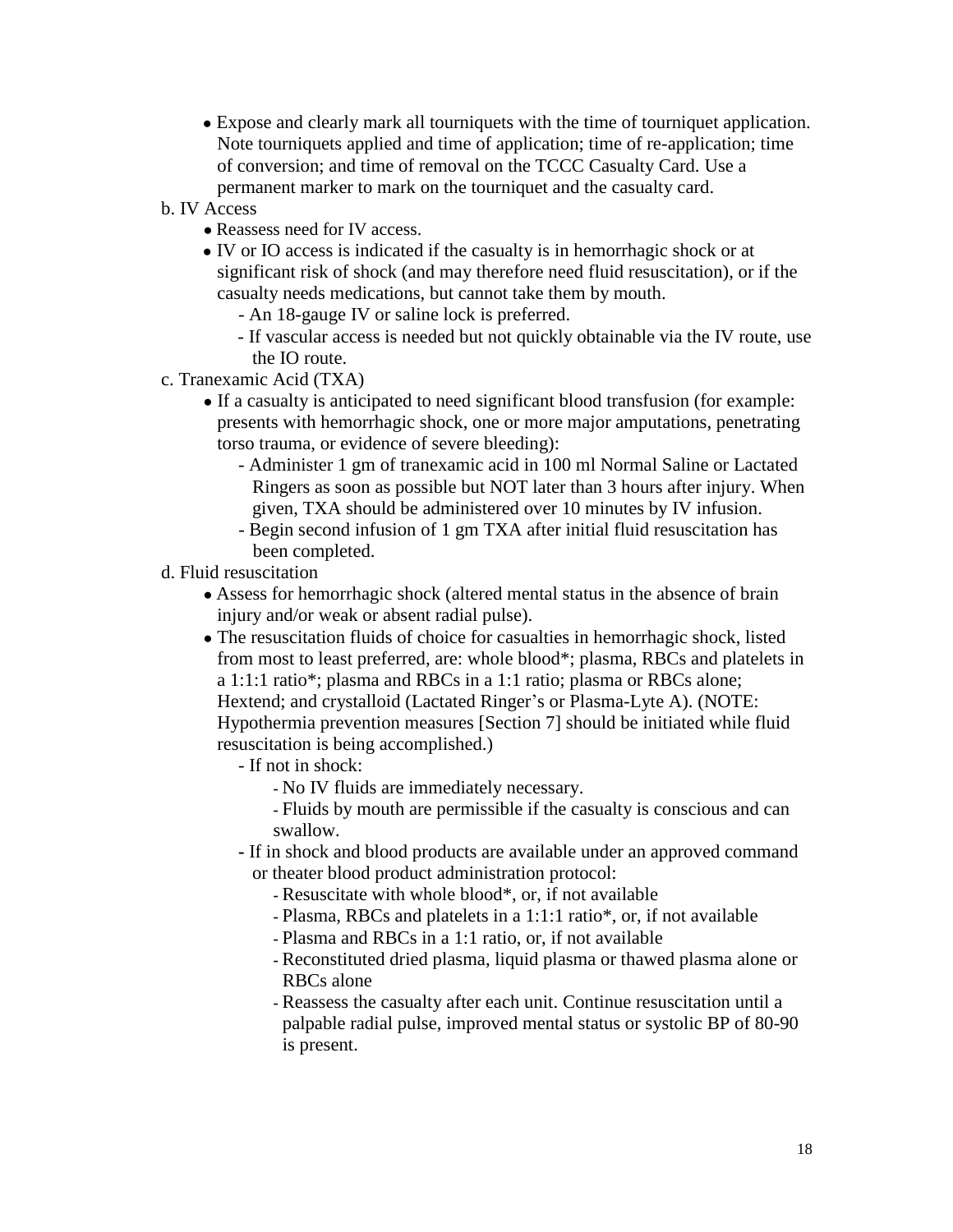- **-** If in shock and blood products are not available under an approved command or theater blood product administration protocol due to tactical or logistical constraints:
	- **-** Resuscitate with Hextend, or if not available
	- **-** Lactated Ringer's or Plasma-Lyte A
	- **-** Reassess the casualty after each 500 ml IV bolus.
	- **-** Continue resuscitation until a palpable radial pulse, improved mental status, or systolic BP of 80-90 mmHg is present.
	- **-** Discontinue fluid administration when one or more of the above end points has been achieved.
- If a casualty with an altered mental status due to suspected TBI has a weak or absent radial pulse, resuscitate as necessary to restore and maintain a normal radial pulse. If BP monitoring is available, maintain a target systolic BP of at least 90 mmHg.
- Reassess the casualty frequently to check for recurrence of shock. If shock recurs, recheck all external hemorrhage control measures to ensure that they are still effective and repeat the fluid resuscitation as outlined above.
- \*Note:

Currently, neither whole blood nor apheresis platelets collected in theater are FDA-compliant because of the way they are collected. Consequently, whole blood and 1:1:1 resuscitation using apheresis platelets should be used only if all the FDA-compliant blood products needed to support 1:1:1 resuscitation are not available, or if 1:1:1 resuscitation is not producing the desired clinical effect.

e. Refractory Shock

● If a casualty in shock is not responding to fluid resuscitation, consider untreated tension pneumothorax as a possible cause of refractory shock. Thoracic trauma, persistent respiratory distress, absent breath sounds, and hemoglobin oxygen saturation < 90% support this diagnosis. Treat as indicated with repeated NDC or finger thoracostomy/chest tube insertion at the  $5<sup>th</sup> ICS$  in the AAL, according to the skills, experience, and authorizations of the treating medical provider. Note that if finger thoracostomy is used, it may not remain patent and finger decompression through the incision may have to be repeated. Consider decompressing the opposite side of the chest if indicated based on the mechanism of injury and physical findings.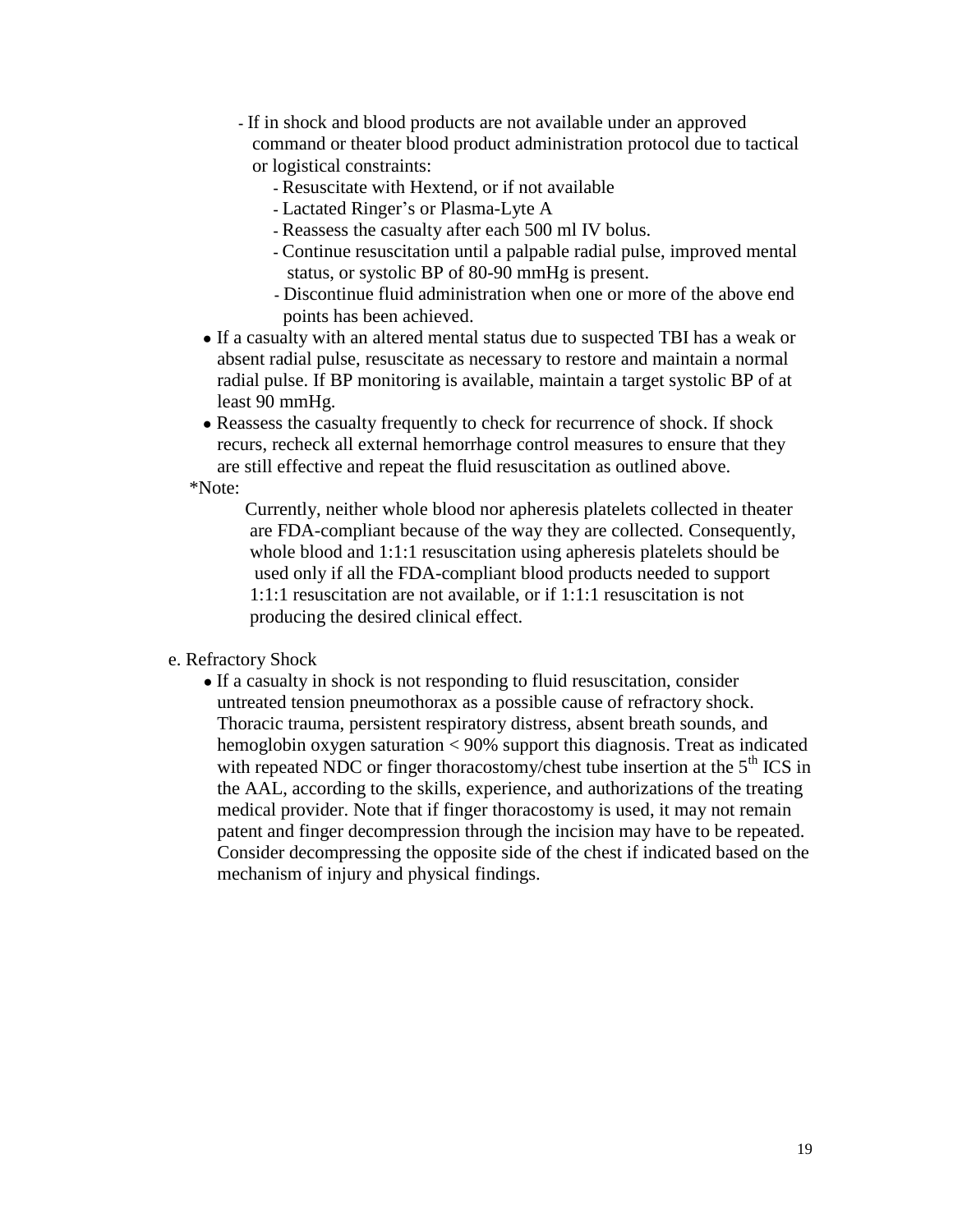### 6**.** Traumatic Brain Injury

- a. Casualties with moderate/severe TBI should be monitored for:
	- Decreases in level of consciousness
	- Pupillary dilation
	- $\bullet$  SBP should be >90 mmHg
	- $\bullet$  O2 sat > 90
	- Hypothermia
	- End-tidal CO2 (If capnography is available, maintain between 35-40 mmHg)
	- Penetrating head trauma (if present, administer antibiotics)
	- Assume a spinal (neck) injury until cleared.
- b. Unilateral pupillary dilation accompanied by a decreased level of consciousness may signify impending cerebral herniation; if these signs occur, take the following actions to decrease intracranial pressure:
	- Administer 250 ml of 3 or 5% hypertonic saline bolus.
	- Elevate the casualty's head 30 degrees.
	- Hyperventilate the casualty.
		- ⁃ Respiratory rate 20
		- ⁃ Capnography should be used to maintain the end-tidal CO2 between 30- 35 mmHg
		- ⁃ The highest oxygen concentration (FIO2) possible should be used for hyperventilation.

\*Note:

Do not hyperventilate the casualty unless signs of impending herniation are present. Casualties may be hyperventilated with oxygen using the bag-valve-mask technique.

### 7. Hypothermia Prevention

- a. Minimize casualty's exposure to the elements. Keep protective gear on or with the casualty if feasible.
- b. Replace wet clothing with dry if possible. Get the casualty onto an insulated surface as soon as possible.
- c. Apply the Ready-Heat Blanket from the Hypothermia Prevention and Management Kit (HPMK) to the casualty's torso (not directly on the skin) and cover the casualty with the Heat-Reflective Shell (HRS).
- d. If an HRS is not available, the previously recommended combination of the Blizzard Survival Blanket and the Ready Heat blanket may also be used.
- e. If the items mentioned above are not available, use poncho liners, sleeping bags, or anything that will retain heat and keep the casualty dry.
- f. Use a portable fluid warmer capable of warming all IV fluids including blood products.
- g. Protect the casualty from wind if doors must be kept open.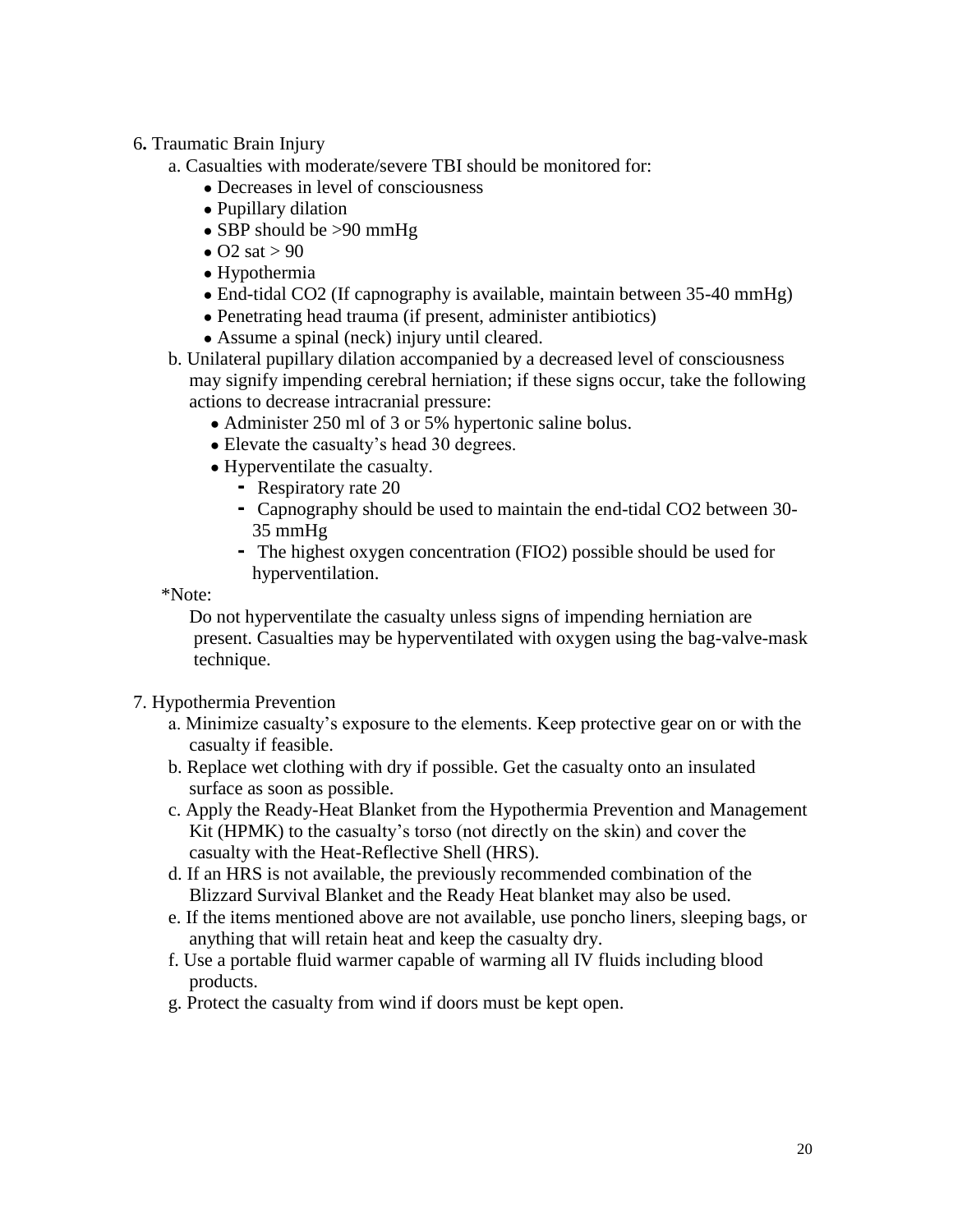### 8. Penetrating Eye Trauma

- a. If a penetrating eye injury is noted or suspected:
	- Perform a rapid field test of visual acuity and document findings.
	- Cover the eye with a rigid eye shield (NOT a pressure patch.)
	- Ensure that the 400 mg moxifloxacin tablet in the Combat Wound Medication Pack (CWMP) is taken if possible and that IV/IM antibiotics are given as outlined below if oral moxifloxacin cannot be taken.
- 9. Monitoring
	- a. Initiate advanced electronic monitoring if indicated and if monitoring equipment is available.
- 10. Analgesia
	- a. Analgesia on the battlefield should generally be achieved using one of three options:
		- Option 1
			- Mild to Moderate Pain
			- Casualty is still able to fight
				- TCCC CWMP
					- \* Tylenol 650 mg bilayer caplet, 2 PO every 8 hours
					- \* Meloxicam 15 mg PO once a day
		- Option 2
			- Moderate to Severe Pain
			- Casualty IS NOT in shock or respiratory distress AND
			- Casualty IS NOT at significant risk of developing either condition
				- Oral transmucosal fentanyl citrate (OTFC) 800 µg
					- \* Place lozenge between the cheek and the gum
					- \* Do not chew the lozenge
		- Option 3
			- Moderate to Severe Pain
			- Casualty IS in hemorrhagic shock or respiratory distress OR
			- Casualty IS at significant risk of developing either condition
				- Ketamine 50 mg IM or IN
					- Or
				- Ketamine 20 mg slow IV or IO
					- \* Repeat doses q30min prn for IM or IN
					- \* Repeat doses q20min prn for IV or IO
					- \* End points: Control of pain or development of nystagmus (rhythmic back-and-forth movement of the eyes)

\*Analgesia notes:

- a. Casualties may need to be disarmed after being given OTFC or ketamine.
- b. Document a mental status exam using the AVPU method prior to administering opioids or ketamine.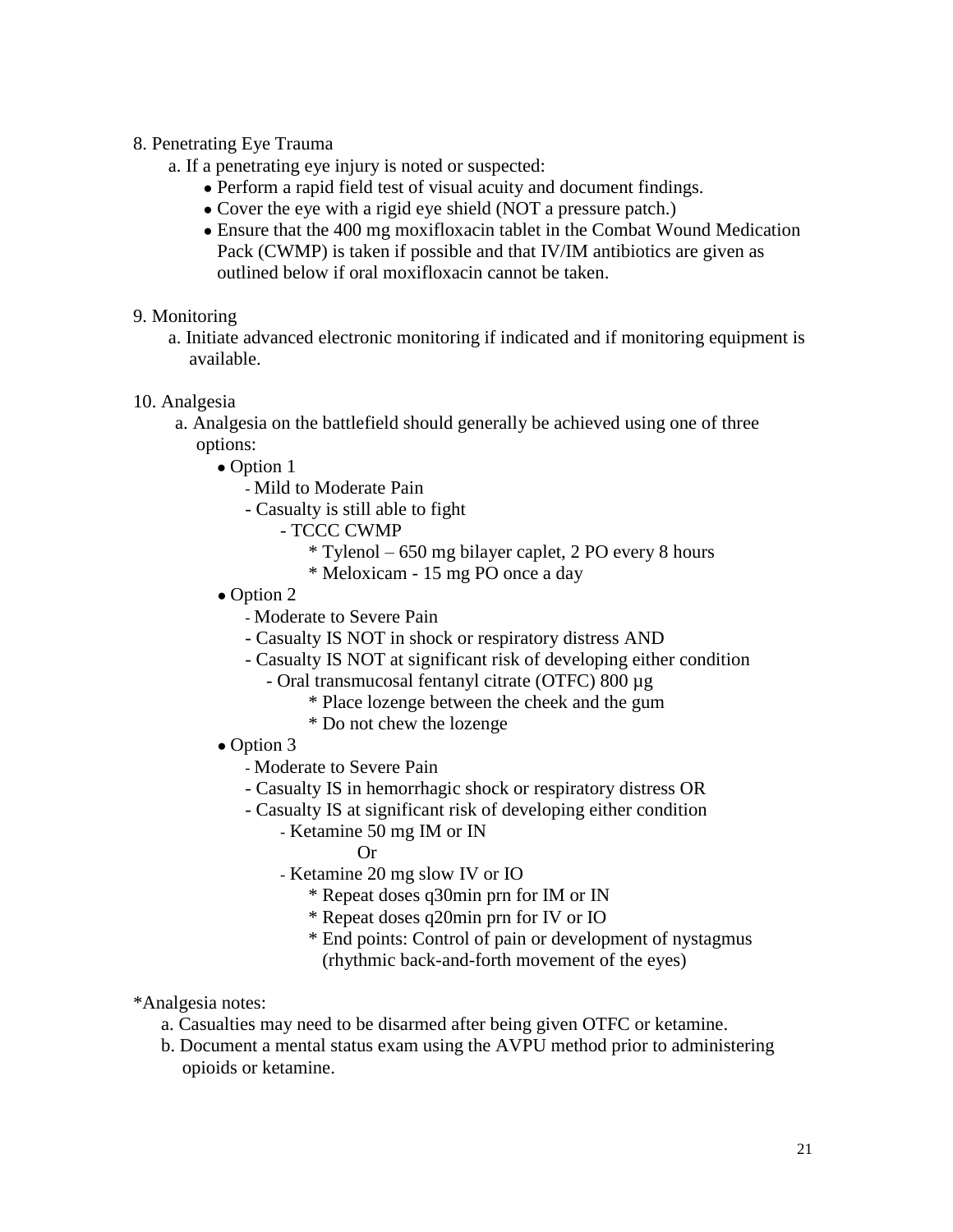- c. For all casualties given opioids or ketamine monitor airway, breathing, and circulation closely
- d. Directions for administering OTFC:
	- Recommend taping lozenge-on-a-stick to casualty's finger as an added safety measure OR utilizing a safety pin and rubber band to attach the lozenge (under tension) to the patient's uniform or plate carrier.
	- Reassess in 15 minutes
	- Add second lozenge, in other cheek, as necessary to control severe pain
	- Monitor for respiratory depression
- e. IV Morphine is an alternative to OTFC if IV access has been obtained
	- 5 mg IV/IO
	- Reassess in 10 minutes.
	- Repeat dose every 10 minutes as necessary to control severe pain.
	- Monitor for respiratory depression.
- f. Naloxone (0.4 mg IV or IM) should be available when using opioid analgesics.
- g. Both ketamine and OTFC have the potential to worsen severe TBI. The combat medic, corpsman, or PJ must consider this fact in his or her analgesic decision, but if the casualty can complain of pain, then the TBI is likely not severe enough to preclude the use of ketamine or OTFC.
- h. Eye injury does not preclude the use of ketamine. The risk of additional damage to the eye from using ketamine is low and maximizing the casualty's chance for survival takes precedence if the casualty is in shock or respiratory distress or at significant risk for either.
- i. Ketamine may be a useful adjunct to reduce the amount of opioids required to provide effective pain relief. It is safe to give ketamine to a casualty who has previously received morphine or OTFC. IV Ketamine should be given over 1 minute.
- j. If respirations are noted to be reduced after using opioids or ketamine, provide ventilatory support with a bag-valve-mask or mouth-to-mask ventilations.
- k. Ondansetron, 4 mg ODT/IV/IO/IM, every 8 hours as needed for nausea or vomiting. Each 8-hour dose can be repeated once at 15 minutes if nausea and vomiting are not improved. Do not give more than 8 mg in any 8-hour interval. Oral ondansetron is NOT an acceptable alternative to the ODT formulation.
- l. Reassess reassess reassess!
- 11. Antibiotics: recommended for all open combat wounds
	- a. If able to take PO meds:
		- Moxifloxacin, (from CWMP) 400 mg PO once a day
	- b. If unable to take PO meds (shock, unconsciousness):
		- **-** Ertapenem, 1 gm IV/IM once a day
- 12. Inspect and dress known wounds.
- 13. Check for additional wounds.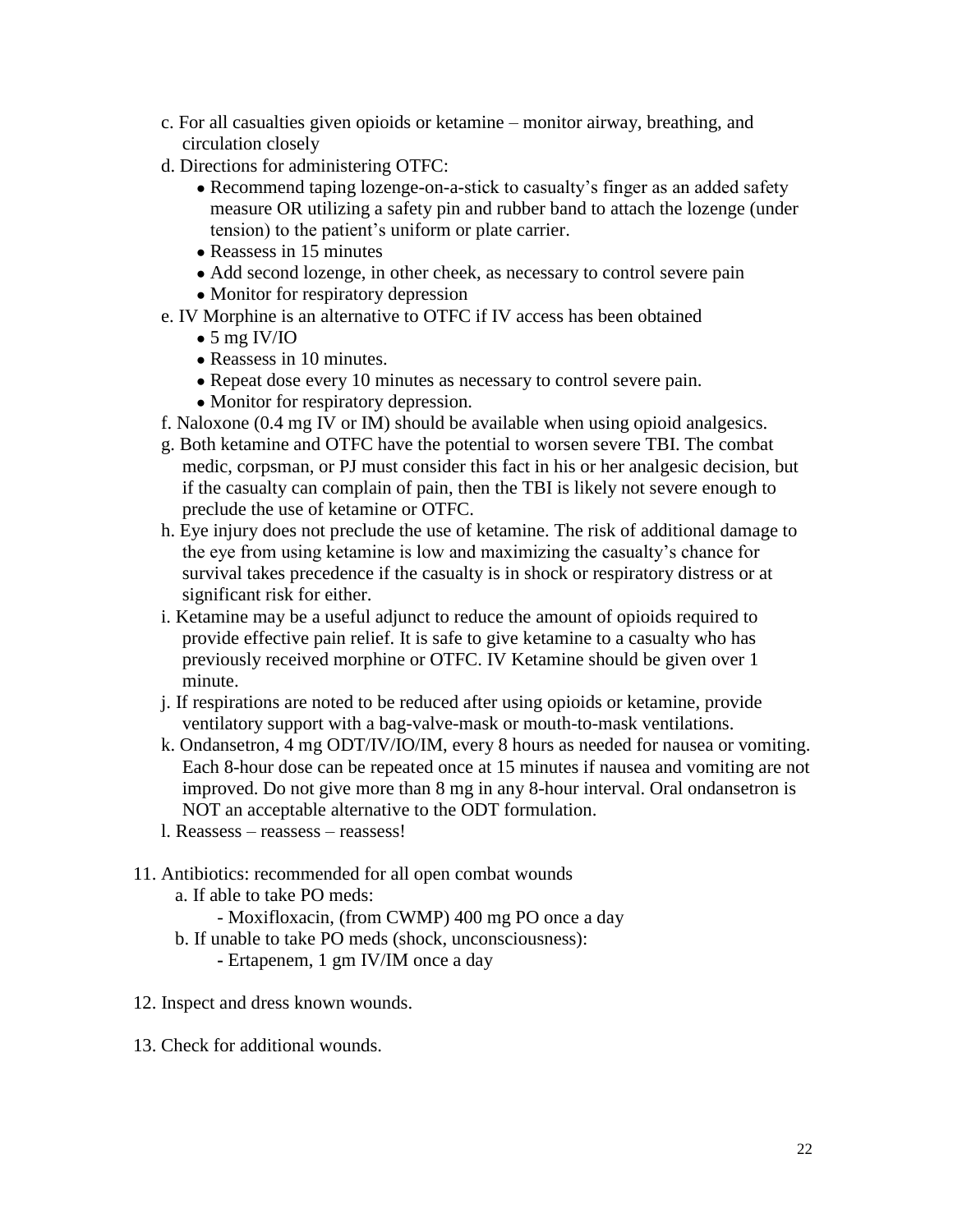### 14. Burns

- a. Facial burns, especially those that occur in closed spaces, may be associated with inhalation injury. Aggressively monitor airway status and oxygen saturation in such patients and consider early surgical airway for respiratory distress or oxygen desaturation.
- b. Estimate total body surface area (TBSA) burned to the nearest 10% using the Rule of Nines.
- c. Cover the burn area with dry, sterile dressings. For extensive burns  $(>20\%)$ , consider placing the casualty in the Heat-Reflective Shell or Blizzard Survival Blanket from the Hypothermia Prevention Kit to both cover the burned areas and prevent hypothermia.
- d. Fluid resuscitation (USAISR Rule of Ten)
	- If burns are greater than 20% of TBSA, fluid resuscitation should be initiated as soon as IV/IO access is established. Resuscitation should be initiated with Lactated Ringer's, normal saline, or Hextend. If Hextend is used, no more than 1000 ml should be given, followed by Lactated Ringer's or normal saline as needed.
	- Initial IV/IO fluid rate is calculated as %TBSA x 10 ml/hr for adults weighing 40- 80 kg.
	- For every 10 kg ABOVE 80 kg, increase initial rate by 100 ml/hr.
	- If hemorrhagic shock is also present, resuscitation for hemorrhagic shock takes precedence over resuscitation for burn shock. Administer IV/IO fluids per the TCCC Guidelines in Section (6).
- e. Analgesia in accordance with the TCCC Guidelines in Section (10) may be administered to treat burn pain.
- f. Prehospital antibiotic therapy is not indicated solely for burns, but antibiotics should be given per the TCCC guidelines in Section (11) if indicated to prevent infection in penetrating wounds.
- g. All TCCC interventions can be performed on or through burned skin in a burn casualty.
- h. Burn patients are particularly susceptible to hypothermia. Extra emphasis should be placed on barrier heat loss prevention methods and IV fluid warming in this phase.
- 15. Reassess fractures and recheck pulses.
- 16. Communication
	- a. Communicate with the casualty if possible. Encourage, reassure and explain care.
	- b. Communicate with medical providers at the next level of care as feasible and relay mechanism of injury, injuries sustained, signs/symptoms, and treatments rendered. Provide additional information as appropriate.
- 17. CPR in TACEVAC Care
	- a. Casualties with torso trauma or polytrauma who have no pulse or respirations during TACEVAC should have bilateral needle decompression performed to ensure they do not have a tension pneumothorax. The procedure is the same as described in Section (4a) above.